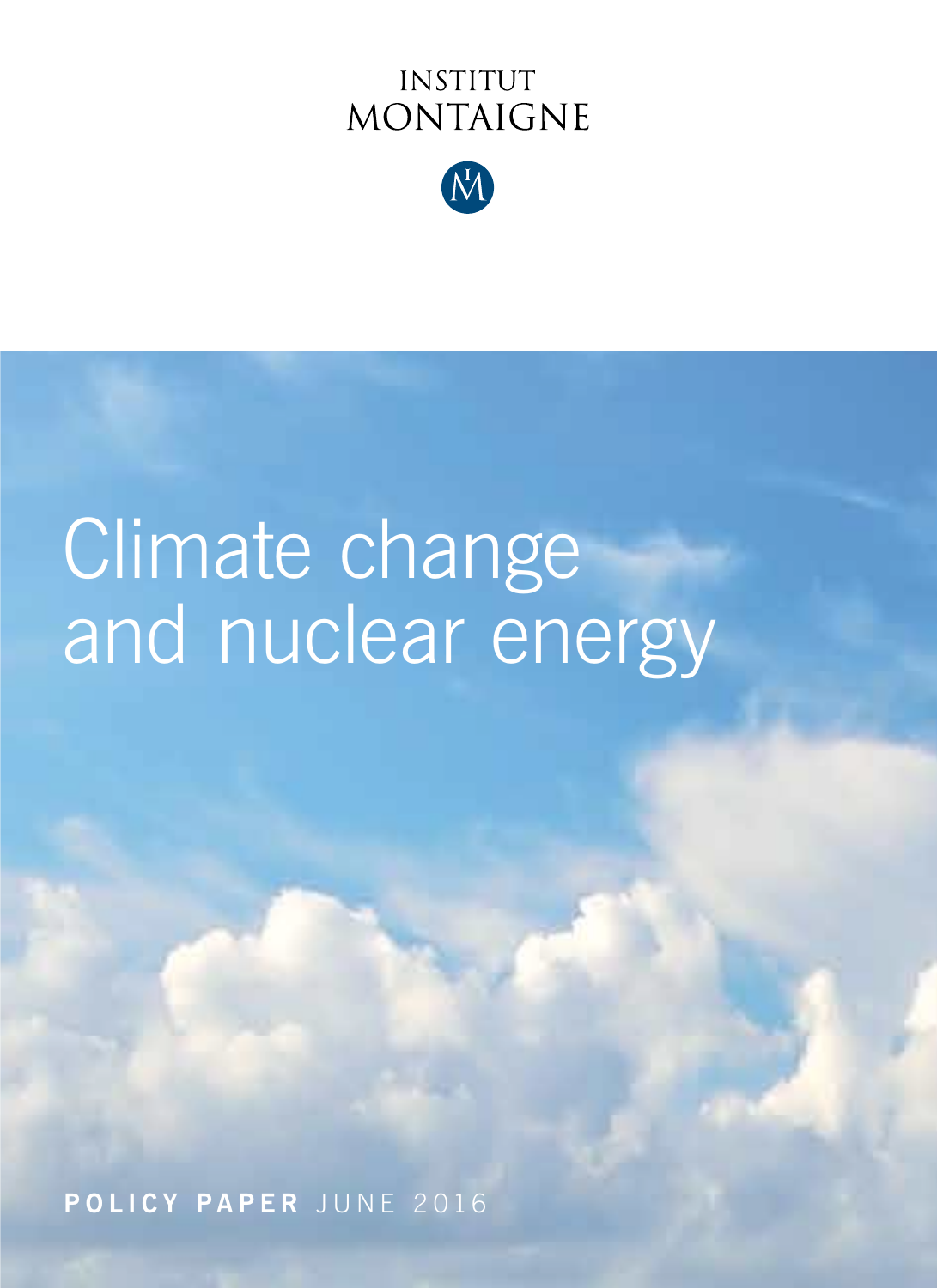The Institut Montaigne is an independent think tank founded in 2000 by Claude Bébéar and directed by Laurent Bigorgne. It has no partisan ties and its highly diversified funding is from private sources only; no single contribution accounts for more than 2% of the annual budget. It brings together business leaders, senior civil servants, academics and representatives of civil society from different backgrounds and with diverse experiences. Institut Montaigne's work focuses on four areas of research:

Social cohesion (primary and secondary education, youth and older people's employment, corporate governance, equal opportunity, social mobility, housing)

Modernising public action (pension system, legal system, healthcare system)

Economic competitiveness (entrepreneurship, energy & climate change, emerging states, corporate financing, intellectual property, transportation)

Public finance (Tax system, social protection)

Thanks to both its associated experts and its study groups, the Institut Montaigne produces practical long-term proposals on the substantial challenges that our contemporary societies are facing. It therefore helps shaping the evolutions of social consciousness.

Its recommendations are based on a rigorous and critical method of analysis. These recommendations are then actively promoted to decisionmaking governmental officials.

Throughout its publications, lectures and conferences, the Institut Montaigne aims to be a key contributor to the democratic debate.

*The Institut Montaigne ensures the scientific validity, accuracy and the quality of the work that it produces, yet the opinions portrayed by the authors are those of their own and not necessarily the Institut's. The authorial opinions are therefore not to be attributed to the Institut nor to its governing bodies.*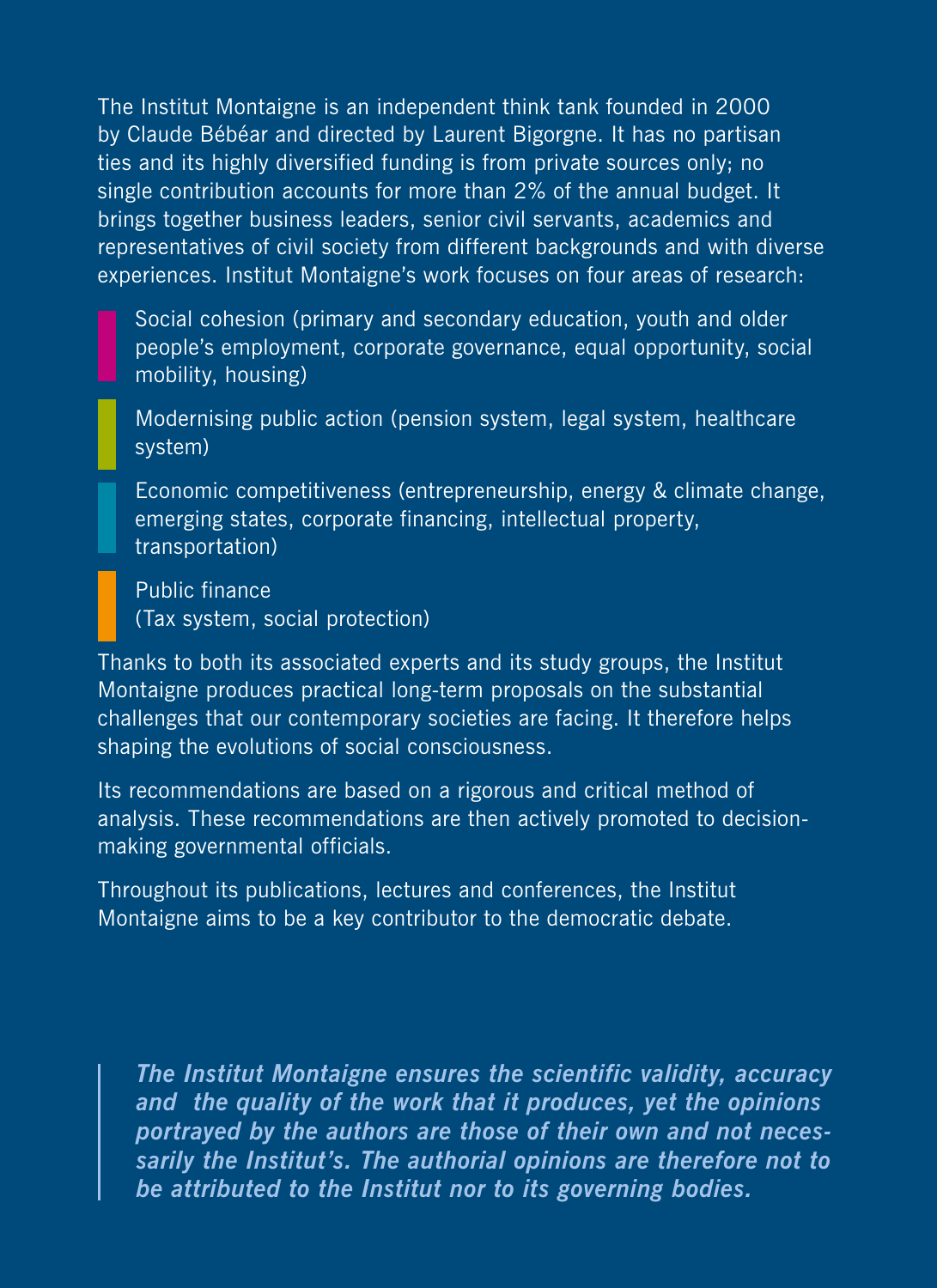

M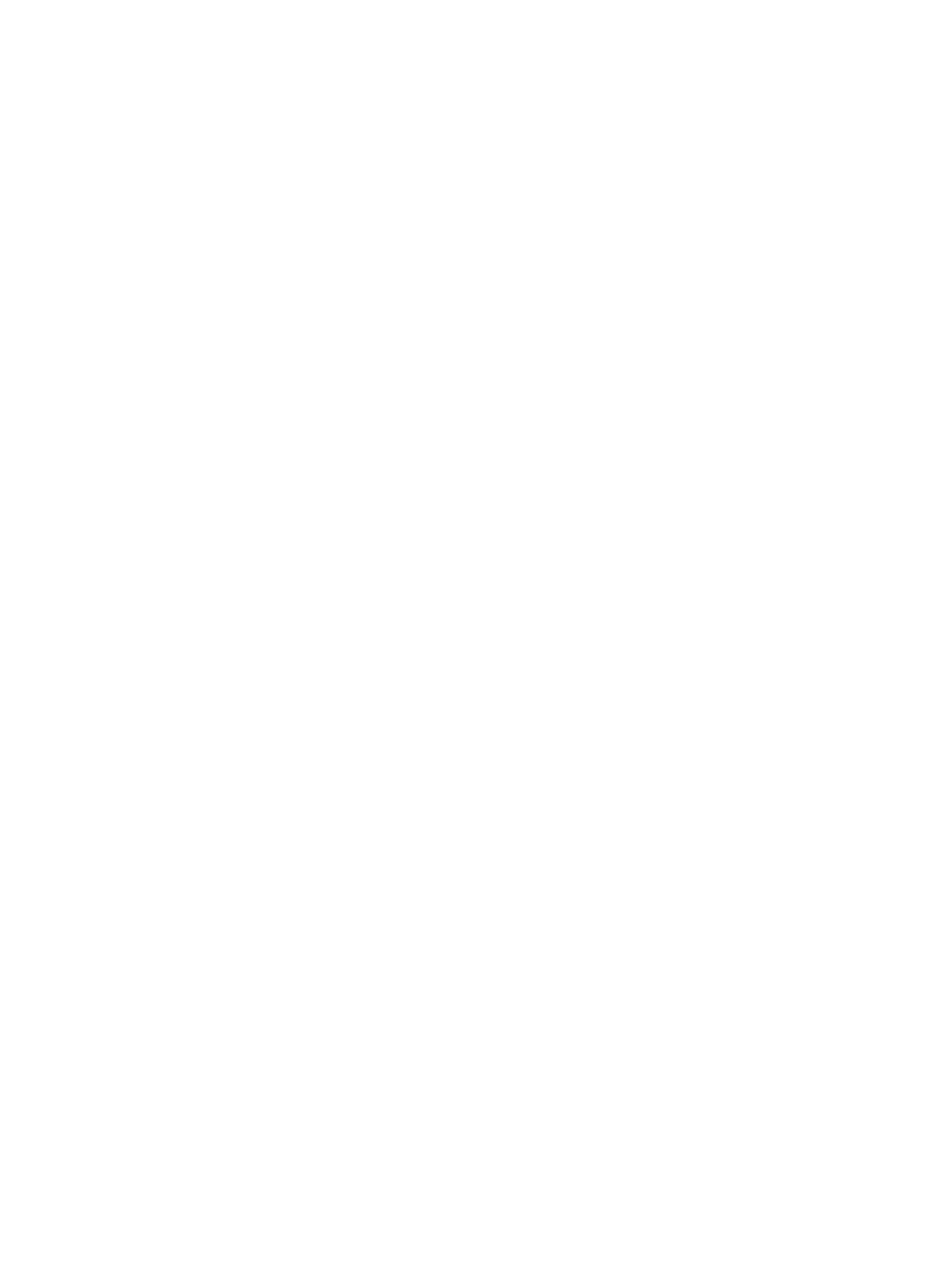## Climate change and nuclear energy

JUNE 2016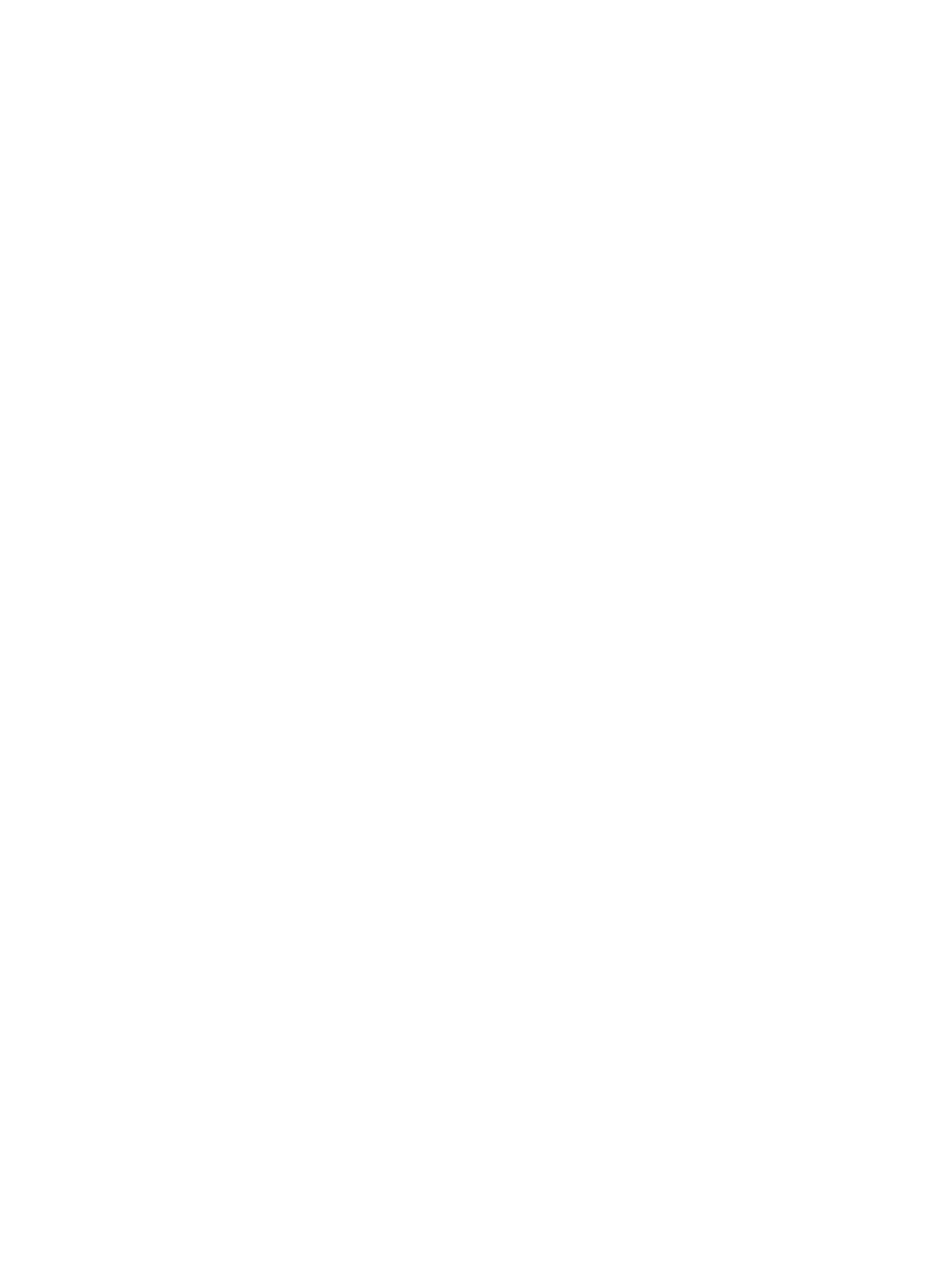What is the outlook for nuclear energy? While this is by no means a new question, answering it has now become a matter of some urgency. The need to act fast on climate change, together with the commitments taken at COP21, make this essential. The absolute need to ensure safety makes it a priority, at a time when countries around the world are developing nuclear power fleets. Furthermore, the economic and financial situation amplifies this question, as it brings with it a great deal of uncertainty, especially in deregulated markets.

#### **A new global context**

First, the disaster in Fukushima in 2011 has shaken many convictions. While Japan's safety regulations have since been revealed as inadequate and ineffectively applied, Japan is one of the most advanced countries in the world and one of the leading players in the nuclear power industry. In light of the accident, we must weigh the benefits of our use of atomic energy against the risk to people and the environment. German Chancellor Angela Merkel decided to speed up the process of phasing out nuclear power production. In France, although public opinion remains favourable to nuclear power, people are still concerned, particularly with regard to widespread fears of an accident or a terrorist attack.

However, the risks associated with the use of nuclear power should not cloud our vision of the valuable contribution to be made by this low-carbon energy source as part of the drive to mitigate global warming: at this point in time, it is unrealistic to think that we can do without atomic energy if we want to keep global warming below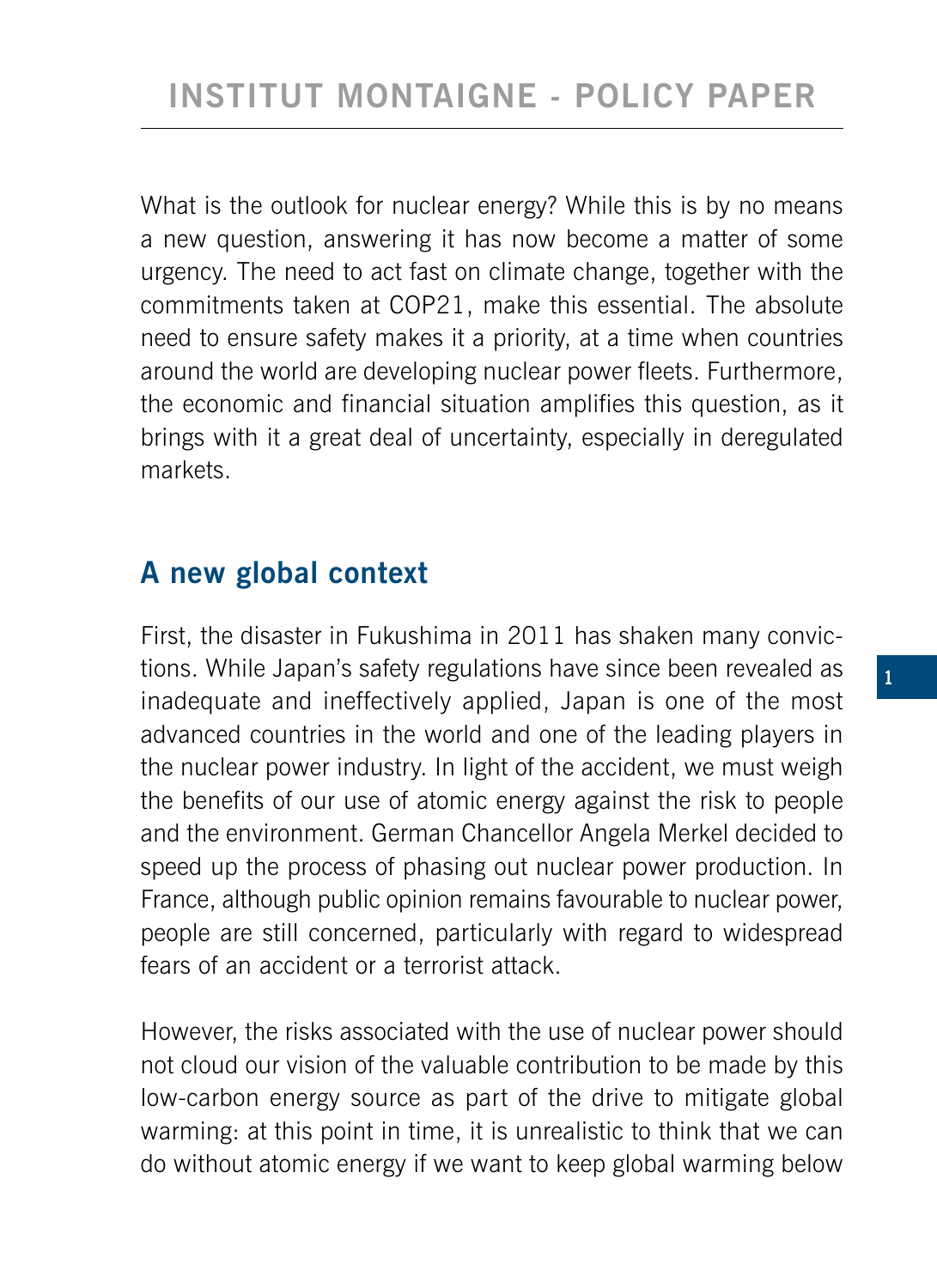1.5°C, the objective recently set by the international community in signing the Paris Agreement at the end of COP21 in December 2015.

Reference forecasts indicate an estimated 25% increase in demand for primary energy worldwide by 2030. In addition, due to increasing access to electricity in countries with high demographic growth and the development of information and communication technologies (accounting for around 10% of the world's electricity consumption in 20131), electricity consumption is obviously set to rise in the coming years. Apart from these trends, major efforts must be made to speed up the substitution of uses in favour of electricity, especially in the transport sector. In its forecasts, the IEA estimates that to achieve the 450 scenario, i.e. the scenario in line with the commitments made at COP21, electricity consumption shall increase by over 1,200 TWh. Furthermore, in the same scenario, 70% of the electricity produced must be low-carbon, as compared with 30% in 2012. For the purposes of comparison, to meet such a demand for low-carbon electricity will imply building around 47 EPRs a year if nuclear is the only means used to generate electricity, or building just over 47,000 5 MW wind turbines a year between now and 2040, if wind power is the only technology used!

 $1$  Mark P. Mills, The cloud begins with coal: big data, big networks, big infrastructure and big power, an overview of the electricity used by the Global Digital Ecosystem, 2013.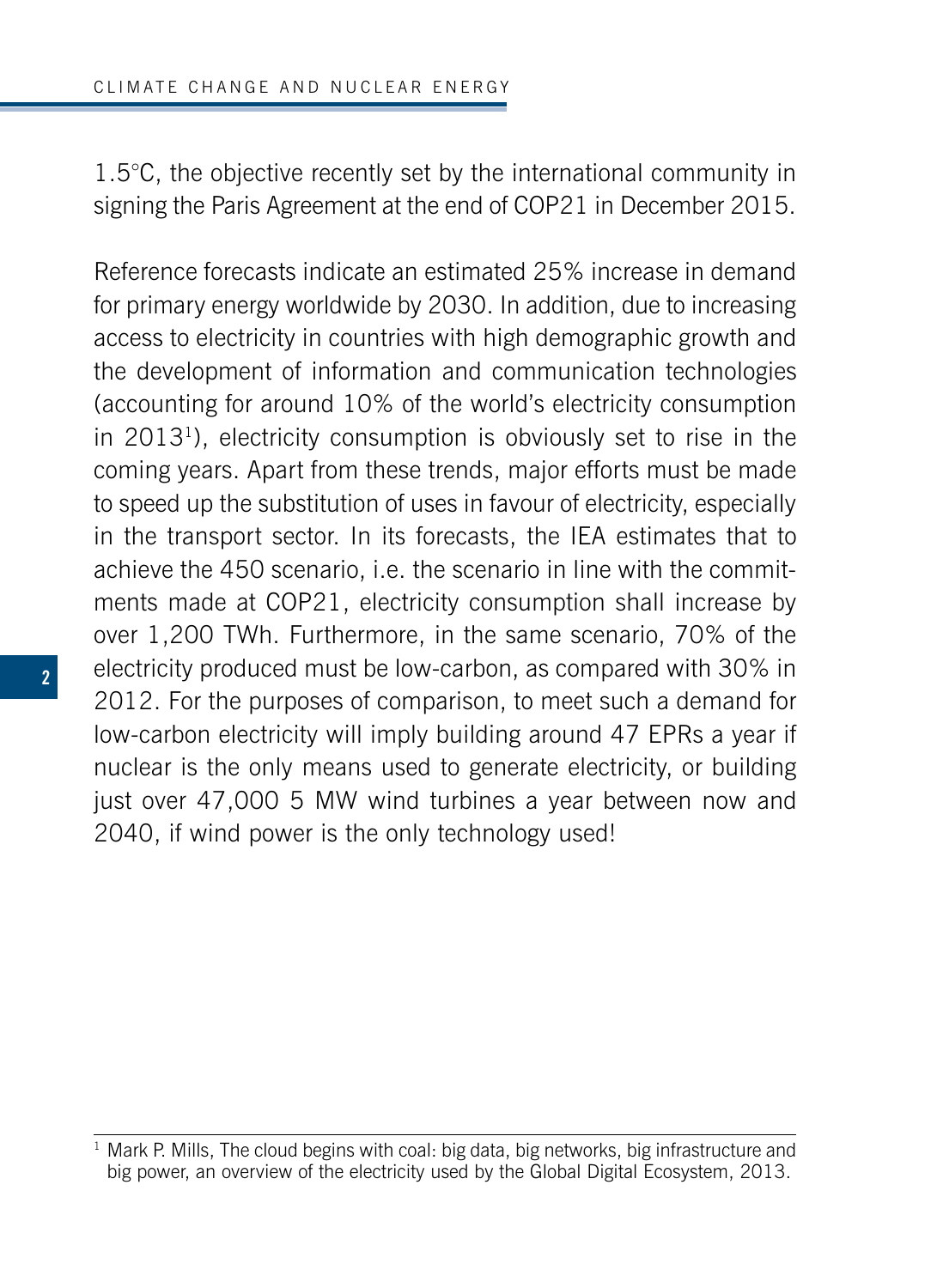

**Figure 1: Trends in electricity production in TWh**

At a time when reducing the use of carbon fuel sources has become a priority, the development of renewable energy sources only will be inadequate to the task, bearing in mind the pace at which they can be deployed, their lack of competitiveness, technical issues and additional costs resulting from their intermittent performance. Their development is certainly to be desired, but it must go hand in hand with the development of nuclear power, the main low-carbon energy source capable of mass electricity production («baseload» production, to use the technical term, i.e. in large quantities, at high voltage and for over 8,500 hours/year), in a way that can be managed and coordinated.

Source: IEA, World Energy Outlook, 2014, the 450 Scenario.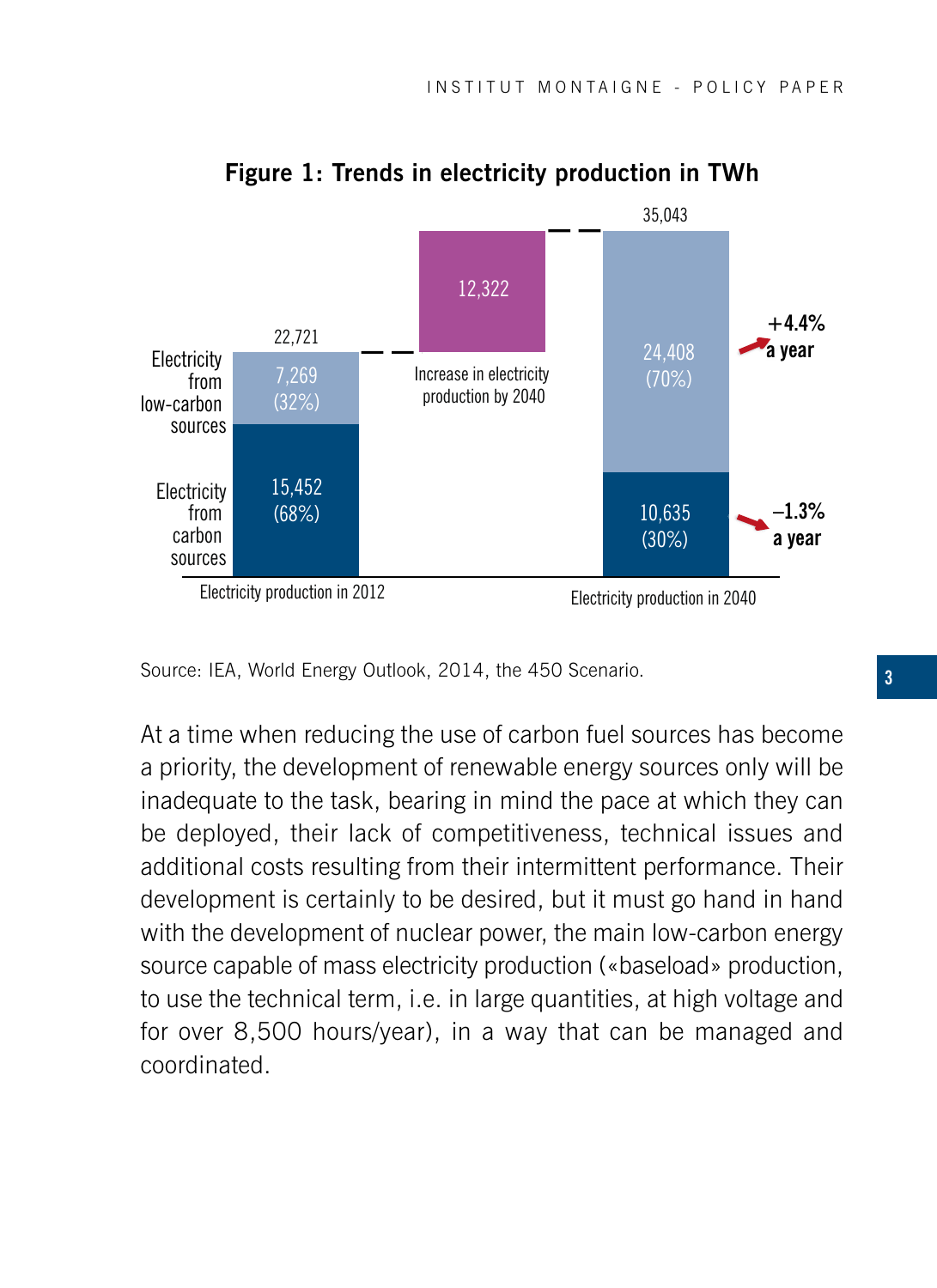



Sources: IPCC, « IPCC Working Group III - Mitigation of Climate Change, Annex II I: Technology - specific cost and performance parameters », 2014.

Global energy market trends – the extremely volatile price of oil and gas, and the ramp up of renewables – lead us to question how competitive nuclear power is compared to other energy sources. However, the pledges made to reduce greenhouse gas emissions imply that political leaders must make technical and economic decisions to give a new boost to the nuclear power industry, given that carbon-based energy sources still make up two-thirds of the global energy mix.

For the European Union, energy policy can no longer remain limited to liberalising the market and providing subsidies for renewables, which lead to overcapacity. Europe must get over the idea that nuclear power is "shameful" and accept that this energy source forms a substantial part of the solution to climate change.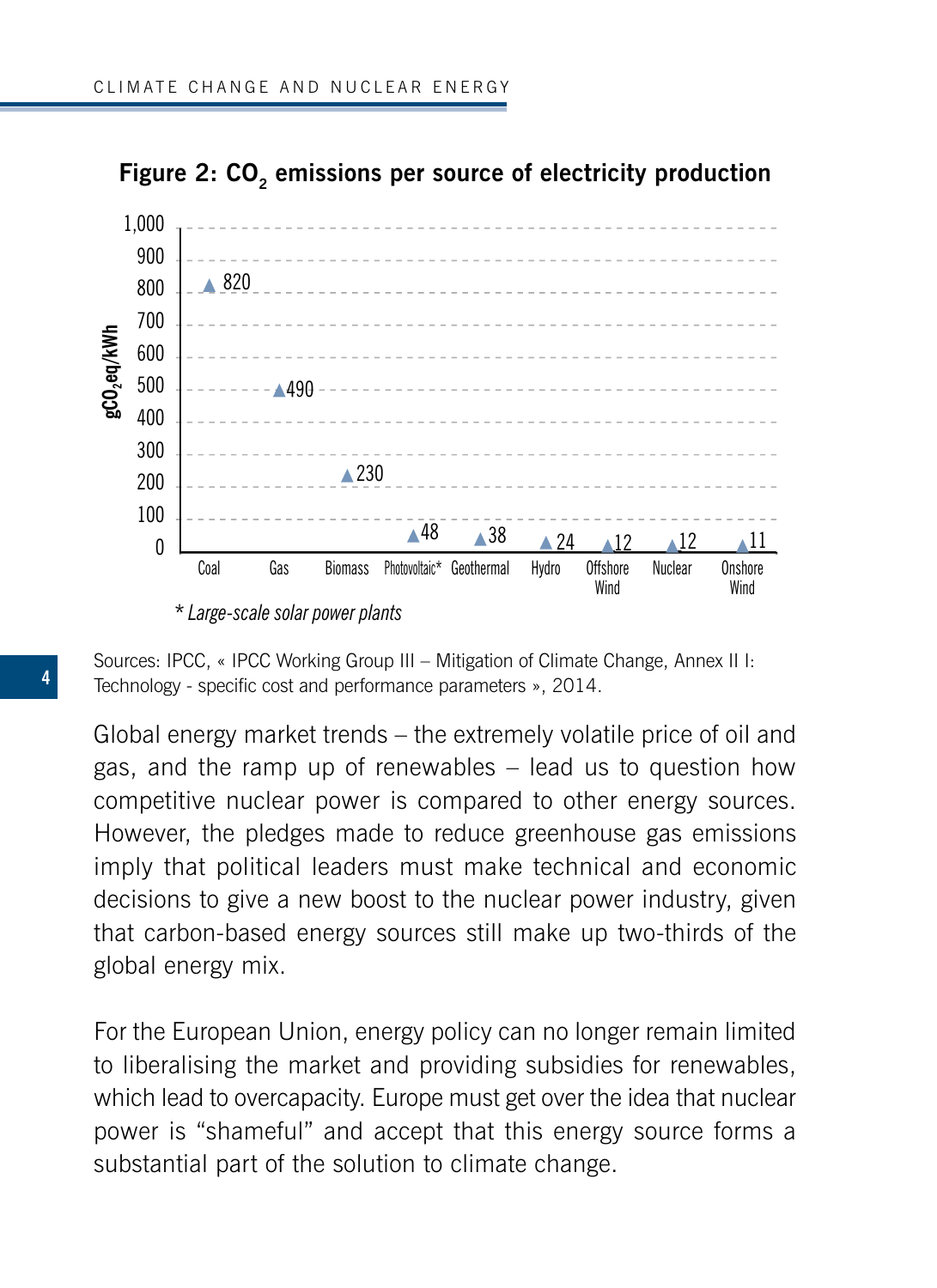As for France, whose economic and industrial growth has undoubtedly benefited from the competitive advantage of its development of nuclear power, it has now come to a turning point in history. With the adoption of the Act on energy transition for green growth (LTE), in August 2015, a new strategic direction for France's electricitygeneration mix has been defined. This strategy, while confirming the role of nuclear as the base of France's energy mix, focuses above all on diversifying supply sources, the aim being to reduce France's dependency on nuclear power and promote the use of renewables.

Regarding the situation of French nuclear industry, some questions may arise. In a difficult context, it shall renovate the fleet, invest in the United Kingdom and build new power plants in France and abroad, after an almost 15-year time period with no major project, during which industrial expertise have decayed.

This implies huge challenges for the nuclear power industry and, as an essential component in France's, Europe's and the world's energy supply, it needs to have ambitions on a similar scale.

#### **The challenges faced by the nuclear power industry**

In the opinion of the Institut Montaigne, nuclear power is faced with an entirely new environment, in which it must deal with two major challenges. First, on the technical side, the challenge entails making further improvements to global levels of facility safety and finding effective radioactive waste management solutions. Safety and waste management are determining factors in shaping opinion regarding the acceptability of nuclear power. The second challenge is an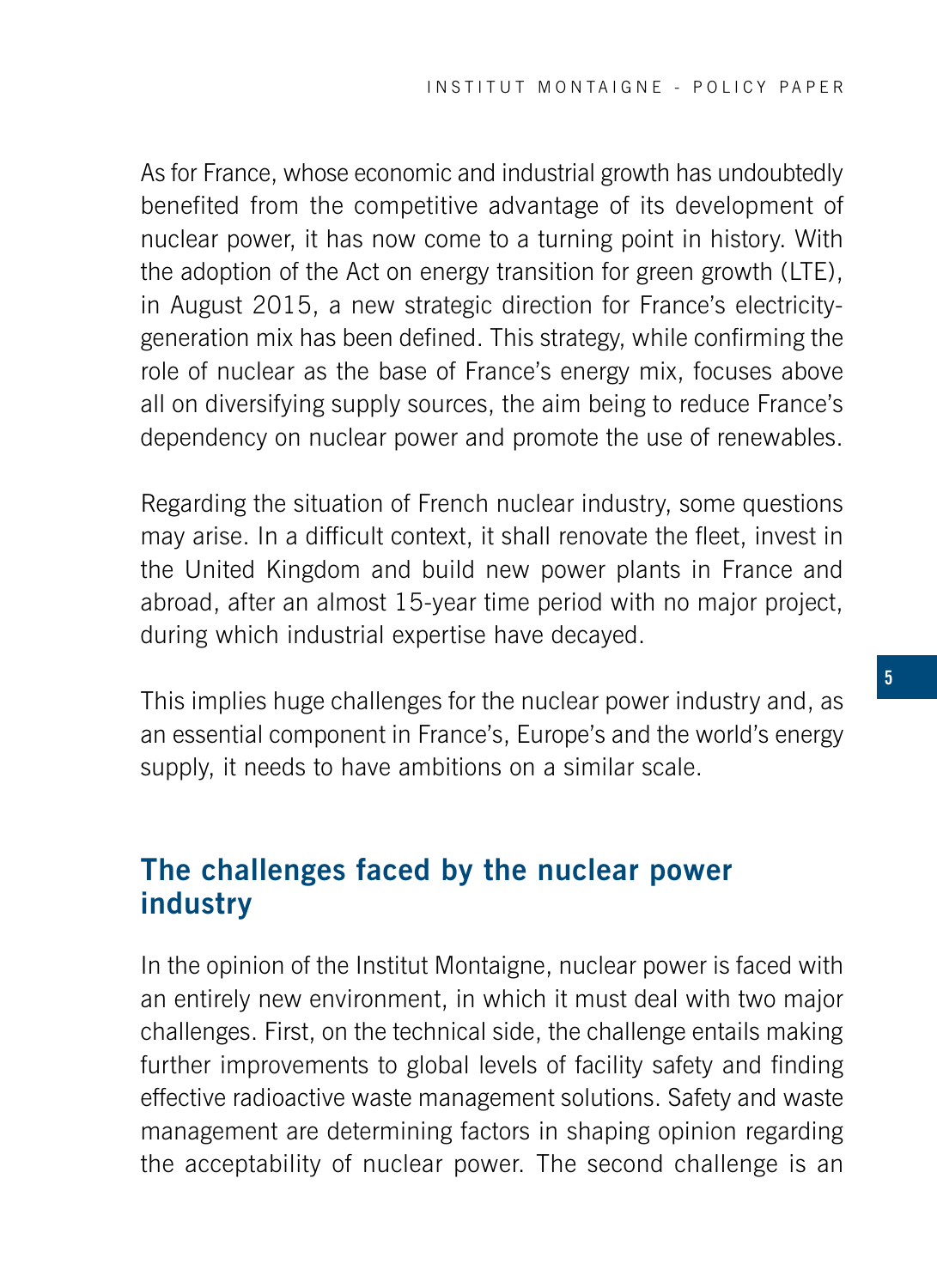economic challenge, relating to financing the construction of new plants and making the energy offer more competitive, for business and households alike. This implies demonstrating, in the present situation, the viability of the economic equation of nuclear electricity generation, in a context in which energy costs no longer cover production costs alone, but must also cover external costs (carbon pricing, grid and storage costs, and the costs of dismantling and waste management).

If nuclear power is to play the key role required of it in the drive to mitigate climate change, it must successfully deal with these two challenges. At global and European levels, as well as for France, this implies that enlightened, rational choices must be made without delay.

#### **The implementation of a high level of safety, worldwide, is a precondition for the global development of nuclear power, as an asset in managing climate change**

It is essential that a very high level of safety is implemented in all nuclear-power generating nations. There are solutions, provided that there is coordination between these nations.

It would appear to be essential that the safety regulation frameworks of all nuclear nations be brought into line with current best practices. Perhaps if this had been the case in Japan, the accident in Fukushima could have been prevented. At the least, the consequences could have been significantly less serious. We can see that such global convergence is possible, as it already happened in civil aviation for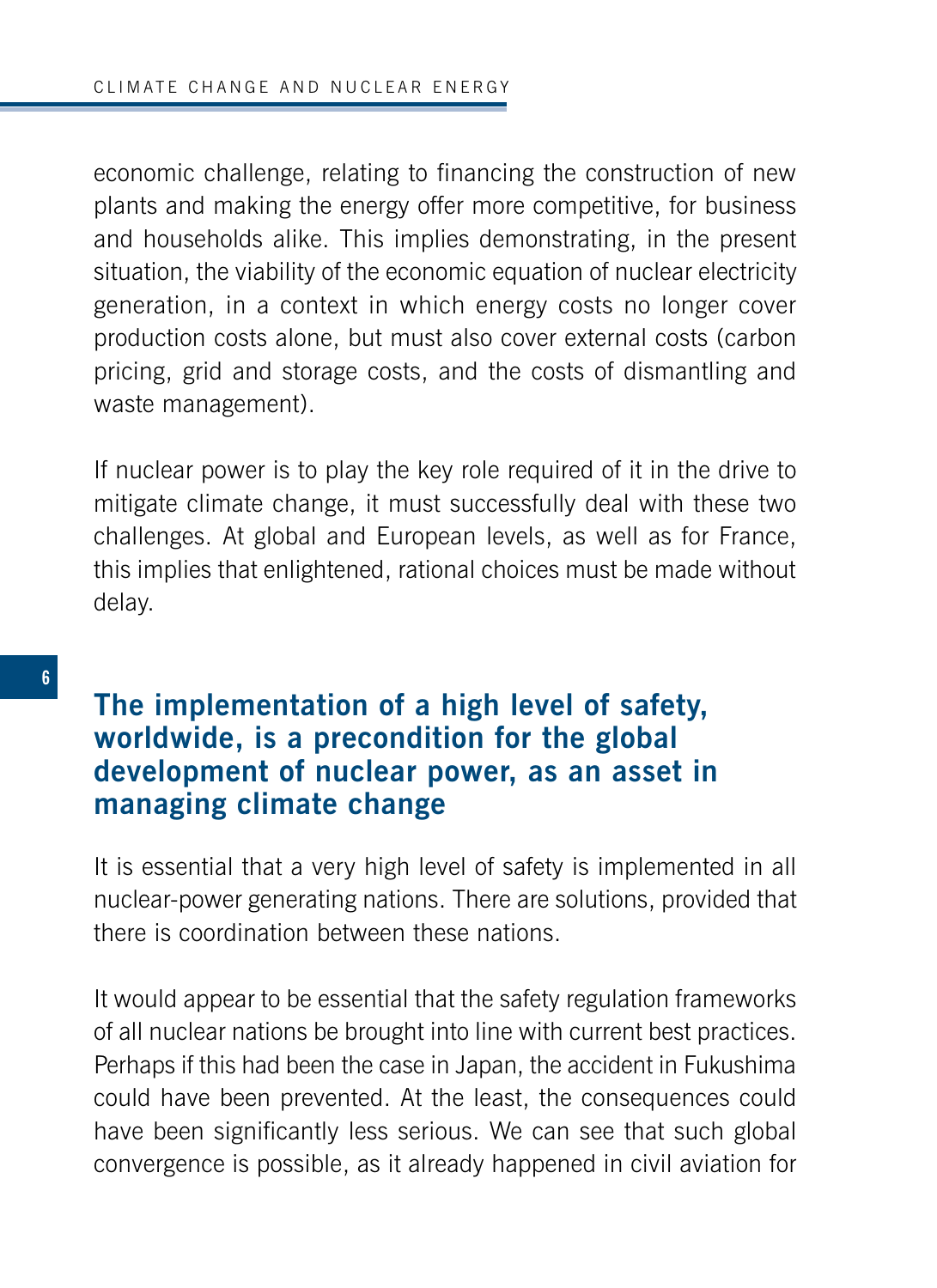example. For example, the International Civil Aviation Organization (ICAO) issues Standards and Recommended Practices which must be implemented in national regulatory frameworks. Such an action is supported by a specific body responsible for performing regular audits on the implementation of major safety standards and practices. In addition, bilateral airworthiness agreements to mutually recognise national standards are signed between nations to enable licences to be issued after assessing each other's *"national delta"*. Last, at European level, the EASA (European Aviation Safety Agency) was set up to fully harmonise national regulatory frameworks.

In the nuclear sector, taking account of other countries' experience in the area of safety would lend credibility to a more cohesive approach and gradually lead to mutual recognition, and then to standardising regulations, practices and certification, thereby meeting the public's legitimate expectations. On these issues, initiatives led by WANO at global level and WENRA in Europe deserve a mention. For example, they have led to implementation of systematic peer reviews, and even, in Europe, to operating reference levels which are stipulated in thevarious national regulations, a significant step in the right direction. Nonetheless, WANO's activities are limited to operating, which is also the focus of WENRA's activities. This means that safety standards relating to reactor design and construction are not harmonised by a higher authority.

The same approach, based on real examples of international cooperation, should be adopted to deal with the key issue of waste management. Rising to this challenge depends on governments and independent administrative authorities taking action.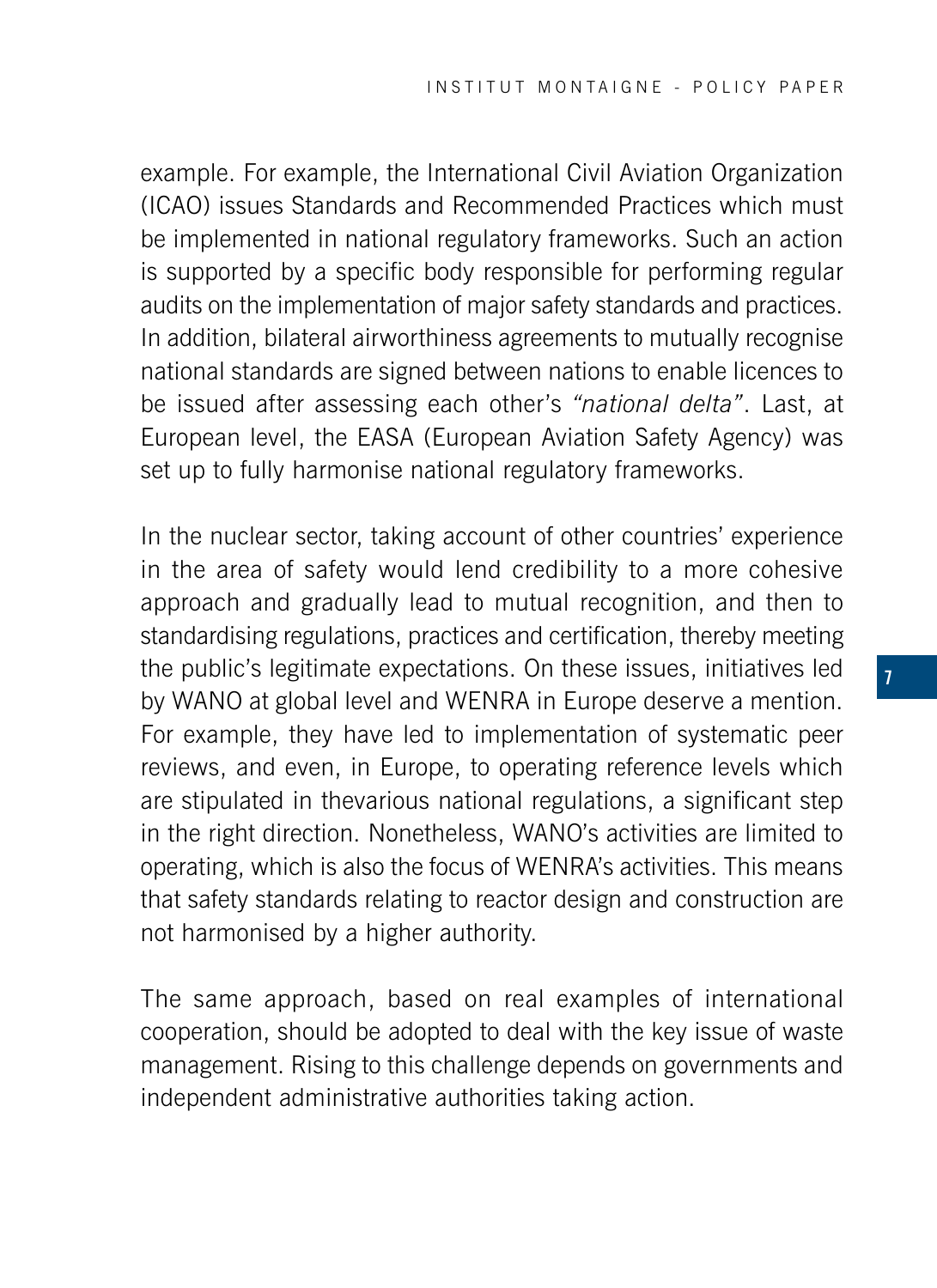In any case, this challenge must not be invoked merely to overshadow the absolute priority of combating the risks of climate change. It would obviously be impossible to make the public accept an explicit choice between the risk of a nuclear accident, which would have significant albeit localised consequences, and the disasters announced, and already being observed, induced by global warming and the many types of pollution caused by other energy sources. That said, the role of public, national and international authorities entails the ability to prioritise.

Indeed, although a nuclear accident may have major consequences, these need to be seen in relation to other sources of energy. This was the aim of researchers in a paper published in *The Lancet<sup>2</sup>* in 2007. In their study, based on a review of many other scientific papers, the number of deaths caused by different energy sources was assessed for entire facility life-cycle, factoring in operating accidents and air pollution.

<sup>2</sup> Anil Markandya & Paul Wilkinson, "Electricity generation and health" – *The Lancet,*  (2007).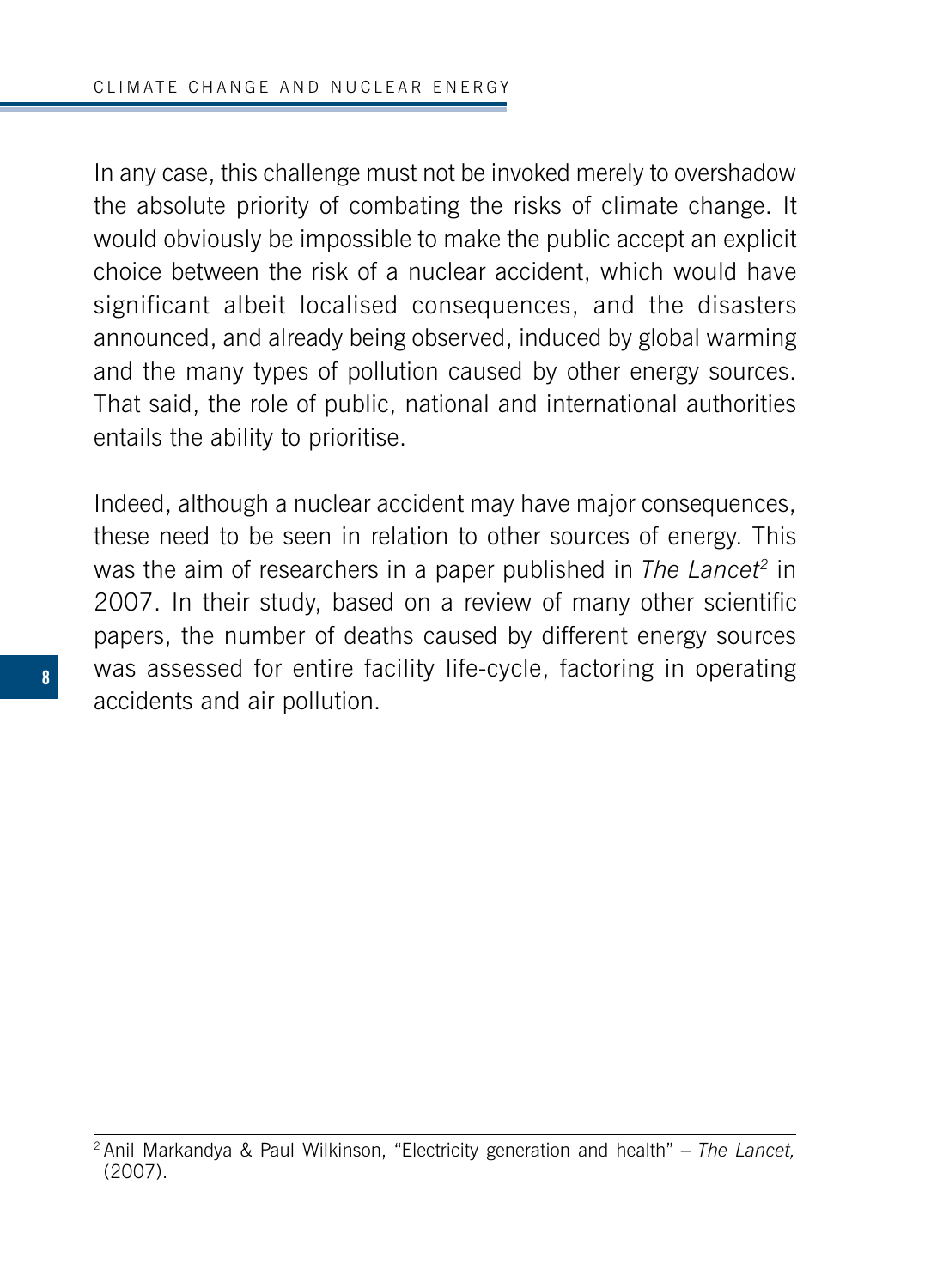



Source: *The Lancet,* OMS.

**Figure 4: Comparison of the number of deaths due to operating accidents during the life-cycle of different energy sources, as number of deaths per TWh produced**



Source: *The Lancet,* OMS.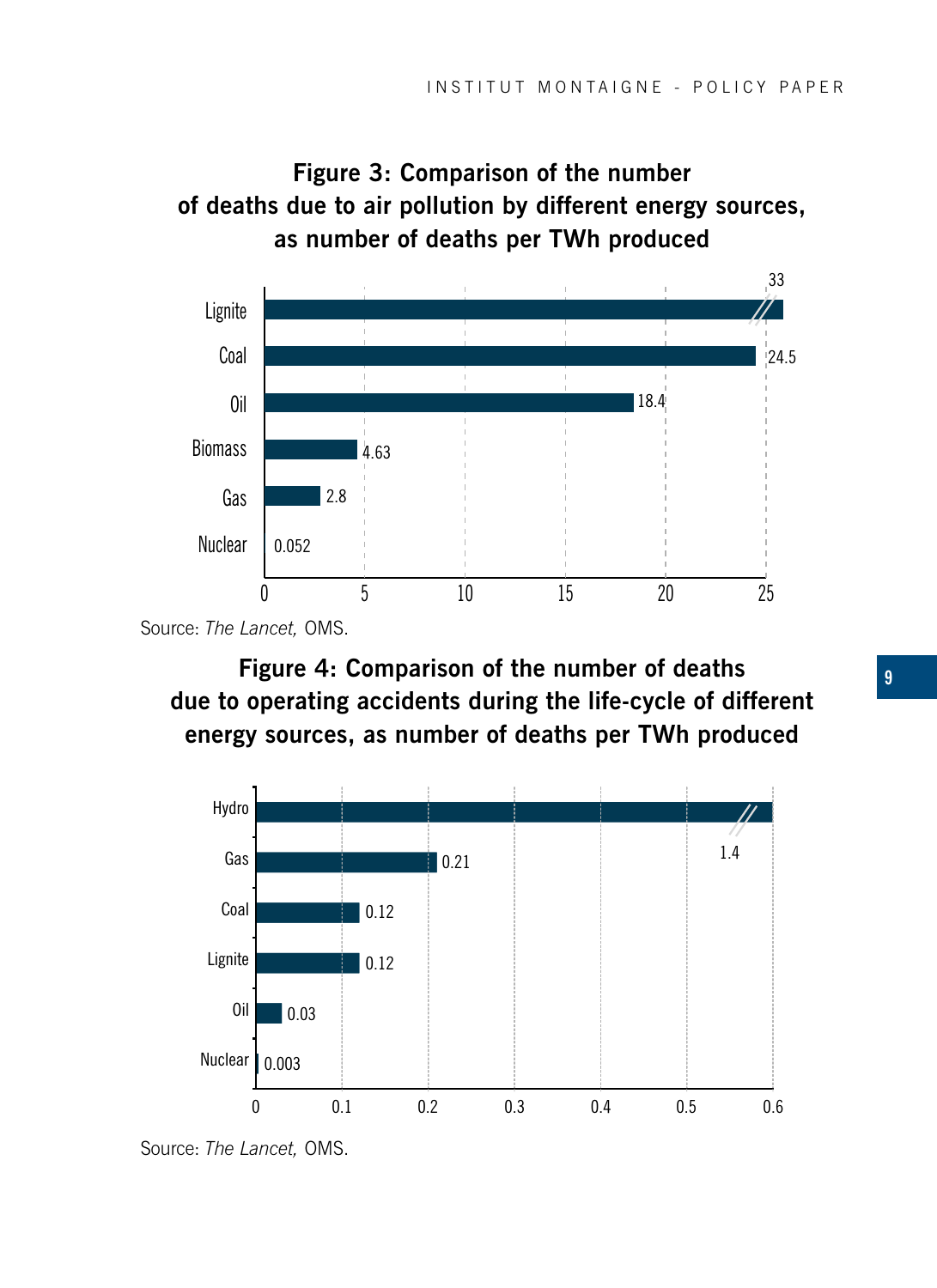It should be borne in mind that these figures do not factor in  $CO<sub>2</sub>$ emissions from fossil fuels nor their impact on climate change. In the long term, there is a risk that the harmful effects of climate change will be on a whole different scale. In its fifth report, published in 2014, the IPCC made very gloomy forecasts regarding the impact of global warming in the coming decades, including the extinction of plant and animal species, an increase in climate-related disasters, population displacement and the risk of war.

#### **The competitiveness of nuclear power**

In France, there is no question that nuclear power production as it has been developed is competitive. With sustained development over several decades leading to the construction of consistent reactor series, and without compromising safety, France has successfully produced abundant, cheap electricity, which also saves spending on foreign currency markets.

The French fleet, known as second-generation reactors, will remain competitive in the long term, provided that upgrade programmes are implemented to extend the operating life of existing reactors.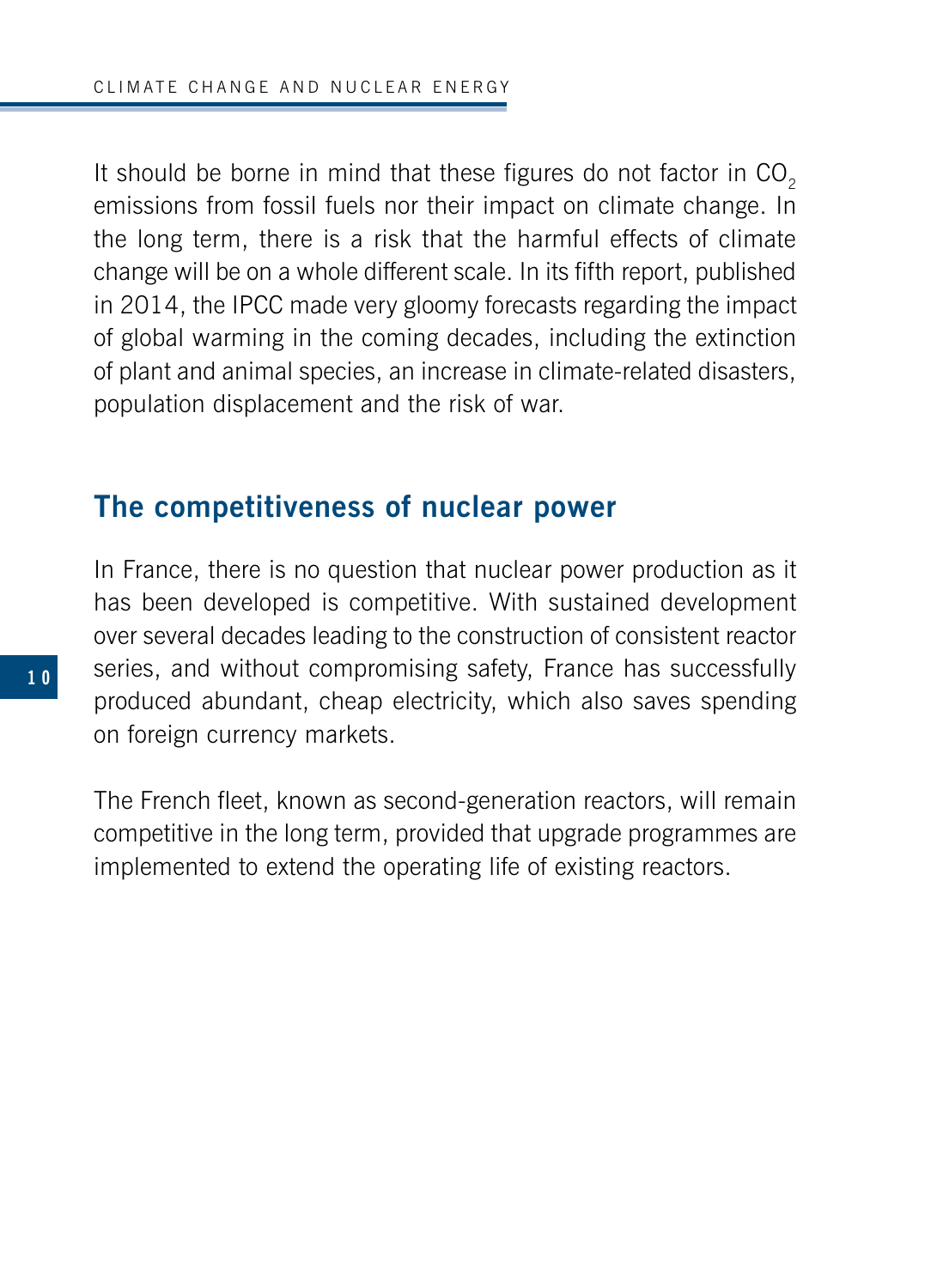#### **Figure 5: Estimated average costs of nuclear power production and of production using alternative renewable sources in France, in euros per MWh**



Sources: ODGEC, 2008 updated by the UFE in 2011; "Energie 2050", 2012; *Cour des Comptes;* CRE.

Even though this is the case, nuclear-generated electricity must still deal with rising costs worldwide. Some of the factors involved in rising costs are structural factors. For example, Generation III reactors are subject to tighter safety requirements in relation to reactor design and building standards. Tighter requirements obviously mean higher construction costs for these new plants. Furthermore, nuclear power is also penalised by the cost of financing construction, since initial investment costs are high and construction and then operating periods are long, implying more uncertainty.

The increasing cost of nuclear power can be explained by other economic factors. Thus, the first Generation III reactors built are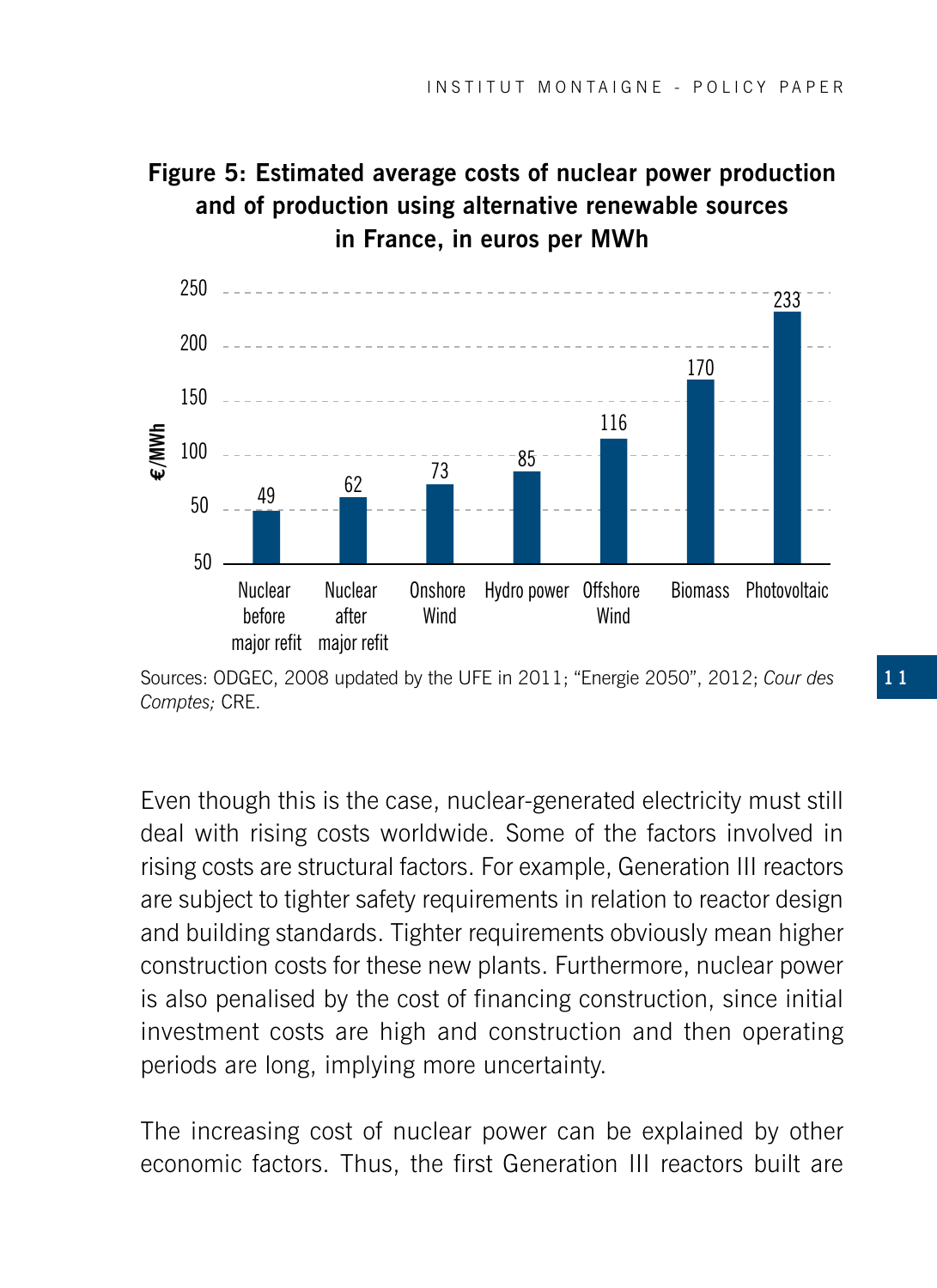used as a standard against which to compare the costs of new nuclear technology with the costs of other energy sources. Yet these are still prototypes, and industrial leverage exists to reduce the cost of constructing the next series of Generation III reactors.

Also, in the future, comparing the competitiveness of electricity generation sources must involve more than just the cost of production, and also take account of external factors, i.e. including expenditure related to intermittent performance in the case of renewables (storage and network costs), and negative effects related to carbon emissions in the case of fossil fuels.

Assessing the competitiveness of different energy sources and securing financing for the nuclear industry – included in deregulated markets, like in Europe – will lead on adjusting financial mechanisms designed to achieve technological neutrality in the choices made to develop low-carbon energy sources. On this point, both debate and action must include the basic principles of economic regulation of the markets, even raising questions regarding pricing policy which, in most deregulated markets, has mainly been to the advantage of investors in renewable energy sources and, symmetrically, has left other operators with less room for manoeuvre in financial terms. It might also be useful to question the validity of "economic precedence" in gaining access to the networks, which is now more or less based on marginal production costs and largely ignores other costs and negative externalities.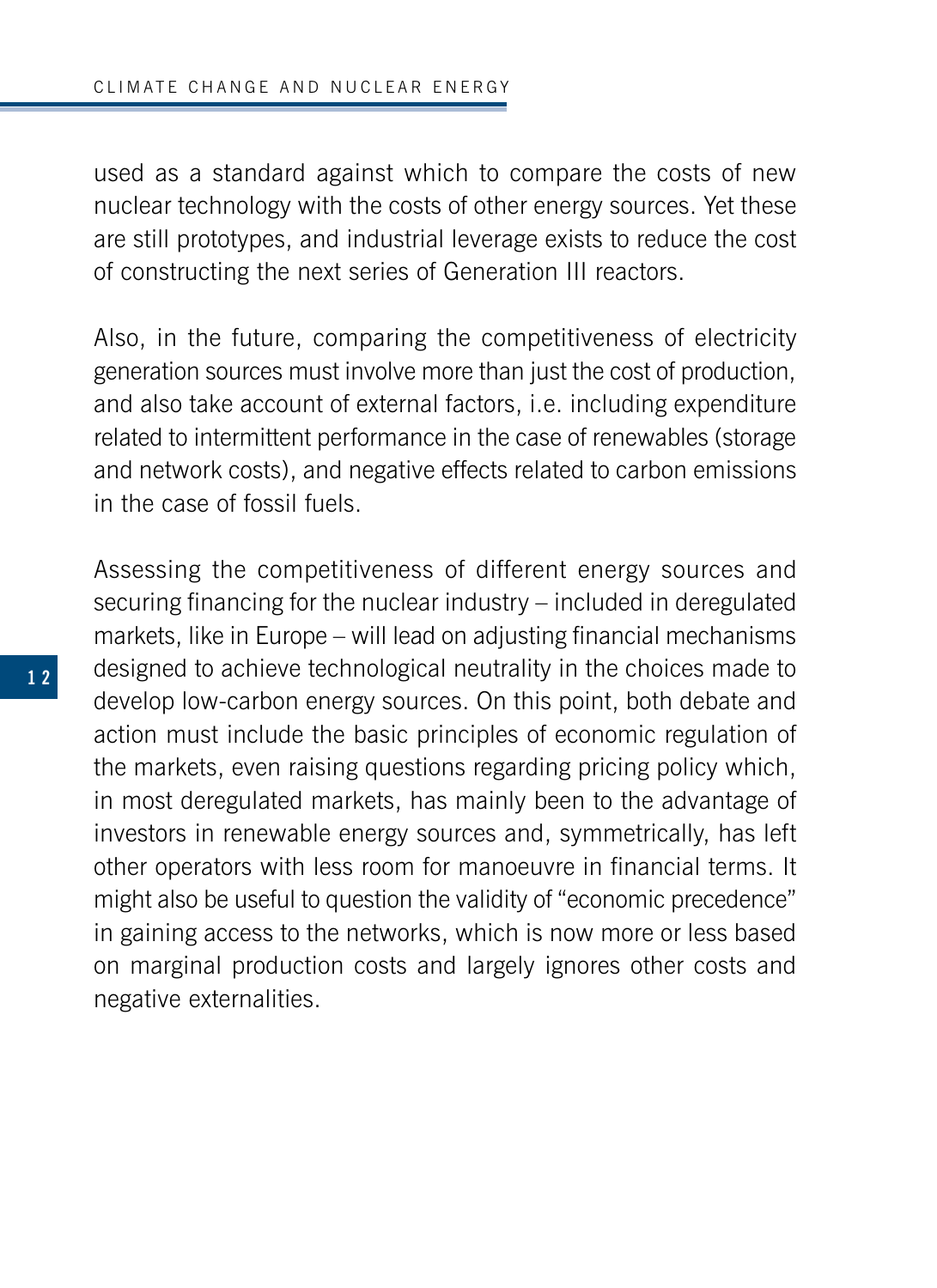#### **Most of the world's major economic powers opt for nuclear**

The fifteen largest economic powers in the world, with the exception of Australia, Italy and Germany, continue to commit to the nuclear pathway. What they have all concluded is that nuclear power can provide abundant and competitively-priced energy, under conditions which, bearing in mind the level of technological progress and of control achieved in the sector, already make it one of the safest forms of energy production in terms of accidentology and measurable impact on the environment and human health.

#### **Figure 6: The 15 major economies in the world by GDP, and the position of nuclear in their energy strategy**



GDP 2014 in billions of dollars at constant prices

Figures in brackets: nuclear power as a percentage of total electricity production in 2014. Japan: nuclear power plants shutdown following the Fukushima accident.

Source: World Bank, 2014.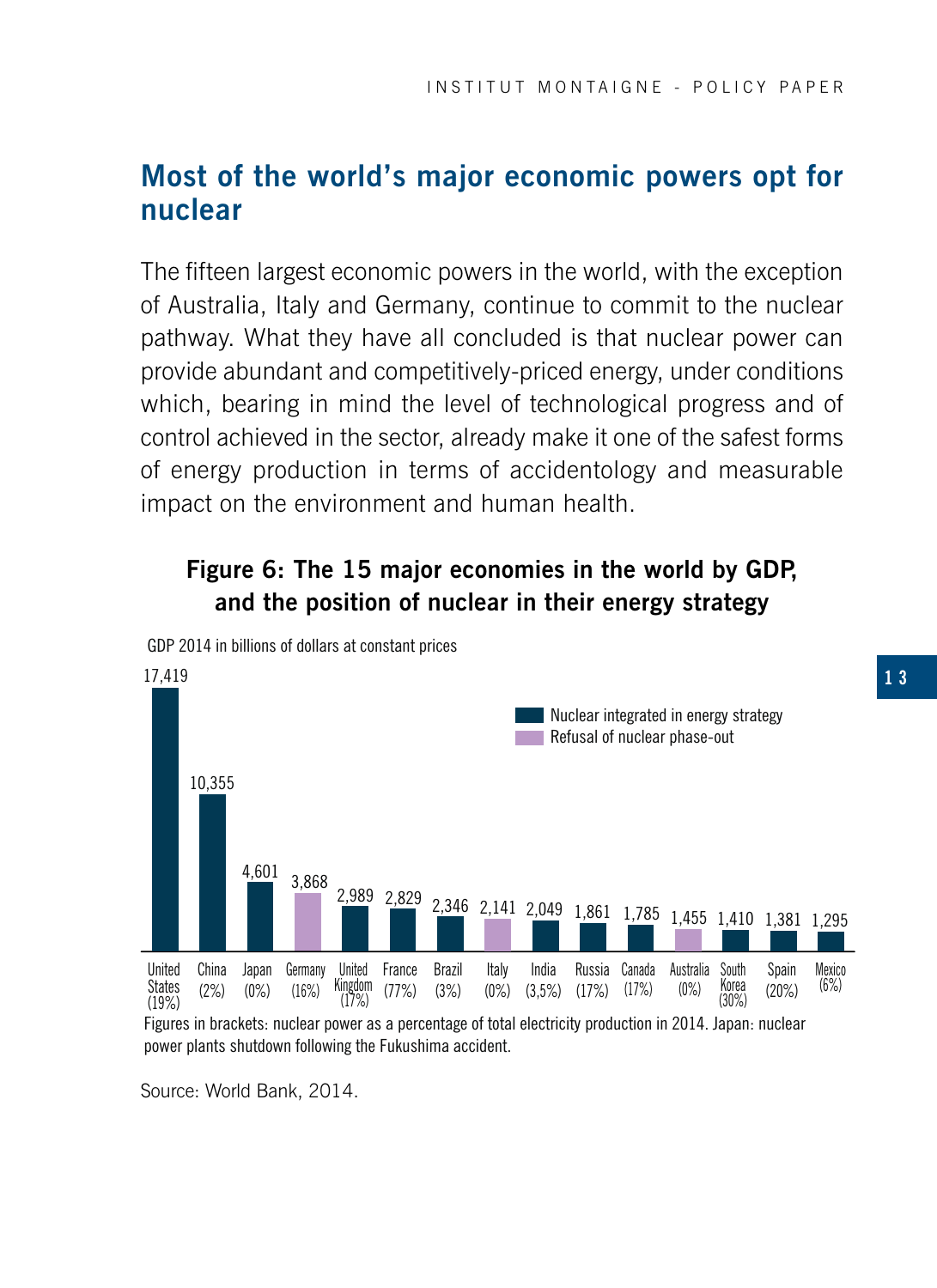China and India both have very ambitious building objectives, and demonstrate a desire to develop their own domestic nuclear industries. This drive can also be seen in traditional nuclear nations, who give nuclear a significant share in their energy mixes and are investing to ensure the future of their nuclear industries. The United States, for example, is extending the operating life of its existing fleet and strongly encourages innovation, mainly in developing SMRs. Russia is developing its installed base to export gas and is implementing a very aggressive policy to export its nuclear expertise. In addition to the existing nuclear nations, many other countries, such as the United Arab Emirates, Saudi Arabia, Turkey and Poland, are now looking into the possibilities for developing a nuclear power programme.

Thus, in the ten years from 2006 to 2015, construction began on more than 80 reactors, i.e. 2.5 times more than during the preceding ten years. This trend looks set to increase in the coming years. The World Nuclear Association (WNA) estimates that, worldwide, there are currently 173 construction projects which have been approved and either wholly or partly financed, and are scheduled to be in operation by 2026.3

<sup>3</sup> World Nuclear Association, The Nuclear Fuel Report, 2016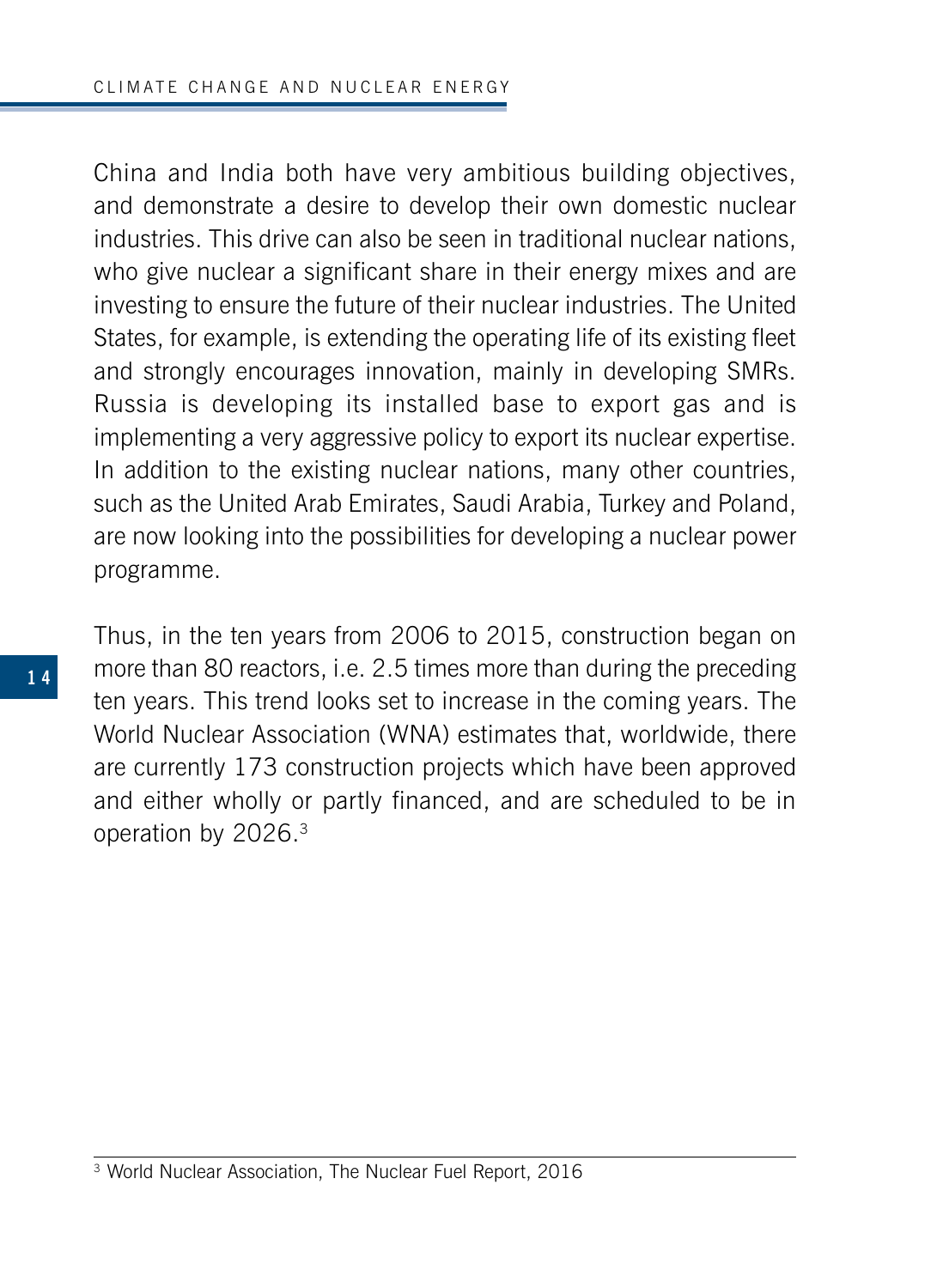

#### **Figure 7: Number of reactors built worldwide between 1956 and 2015**

Source: World Nuclear Association.

#### **For Europe and France, the time has come to make strategic choices**

The European Commission's desire to establish an "Energy Union" is to be lauded, as long as we admit that more is involved than just ensuring compliance with the rules of competition, in a market which is, all things considered, not exactly a "single" market. This calls into question the dogma of the individual Member States' sovereignty in determining their energy mixes. It does not involve entirely renouncing the principle of subsidiarity, nor depriving national and local authorities of their ability to state their energy choices and have them taken into consideration. However, the choice must be made within a framework in which solidarity between EU Member States is affirmed and taken into account, especially within electricity network interconnection areas. Within the planned Energy Union, nuclear power must find a specific place in the choice of sources, enabling the European Union to ensure its security of supply, its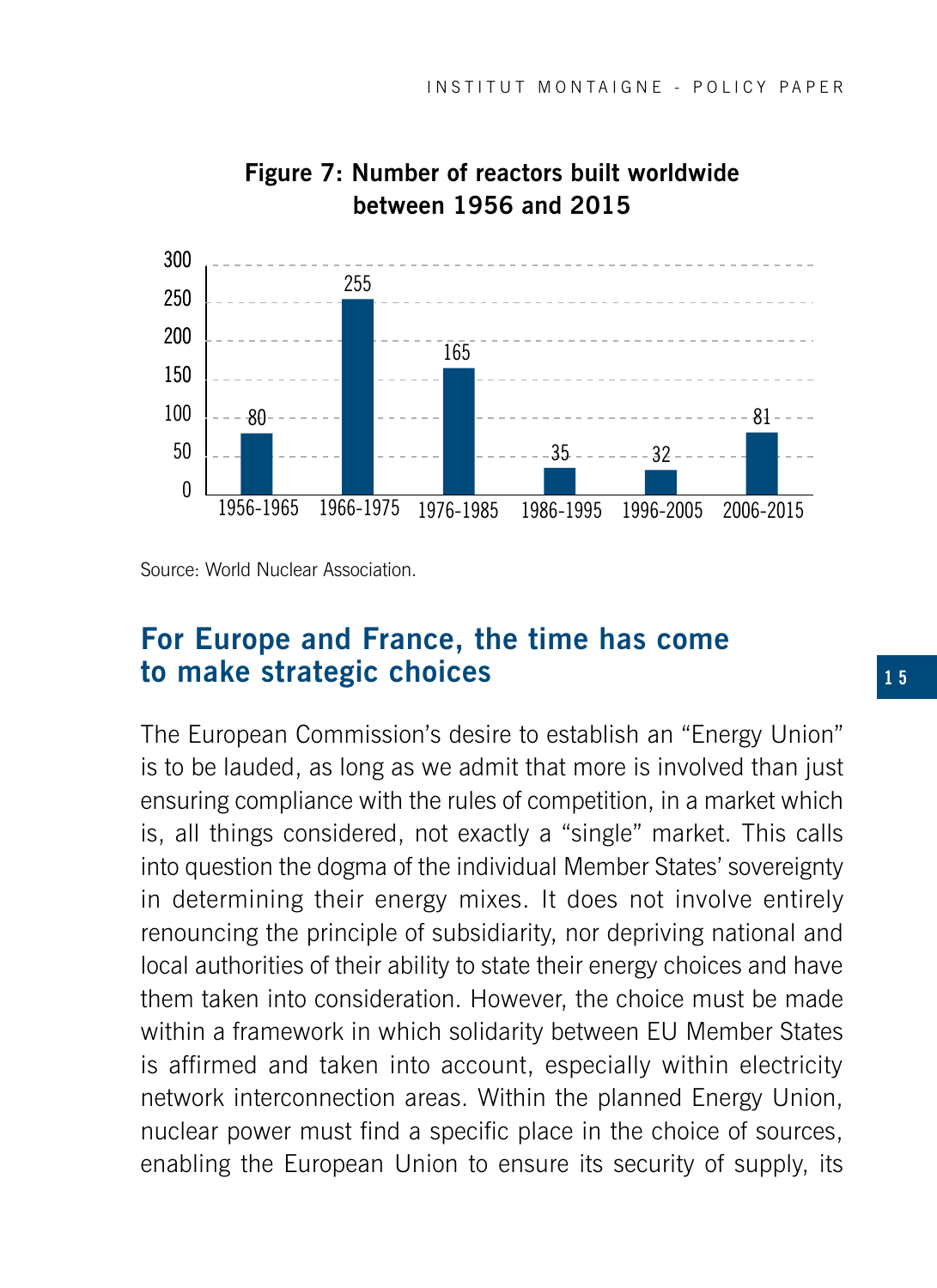economic competitiveness and its contribution to mitigating the effects of climate change. the Energy Union also assumes that the cost effectiveness of carbon pricing mechanisms will be ensured and that the principle of technological neutrality will prevail in financing low-carbon energy production infrastructures.

With regard to France, thanks to nuclear energy production, it is completely aligned with a European strategy based around security of supply, economic competitiveness and sustainable development, a strategy which absolute priority is to reduce global warming. A self-evident response, for France, would thus be a good balance between the development of renewable energies and that of the nuclear programme. The Act on energy transition for green growth (LTE) has made it possible to set a goal and enact diversification of the energy mix. This is a very positive step forward. Nonetheless, the objectives set for nuclear-generated electricity, in particular setting a cap of 50% by 2025 and limiting total authorised production capacity to 63.2 gigawatts, imposes the pace of transition and does not allow for any flexibility, which may jeopardise not only France's interests but also the chances of success for energy transition. Enforcing these limits would entail the closure of a number of existing NPPs, in spite of the fact that they could continue to produce competitively-priced low-carbon energy, with safety levels approved by ASN, France's Nuclear Safety Authority. These closures would imply additional costs for the State, amounting to several billion euros, without mentioning the impact on the economy, the environment and jobs, which has not been assessed.

The Institut Montaigne finds it regrettable that the government's statements regarding the schedule for extending the operating life of France's nuclear fleet, which produces 75% of the country's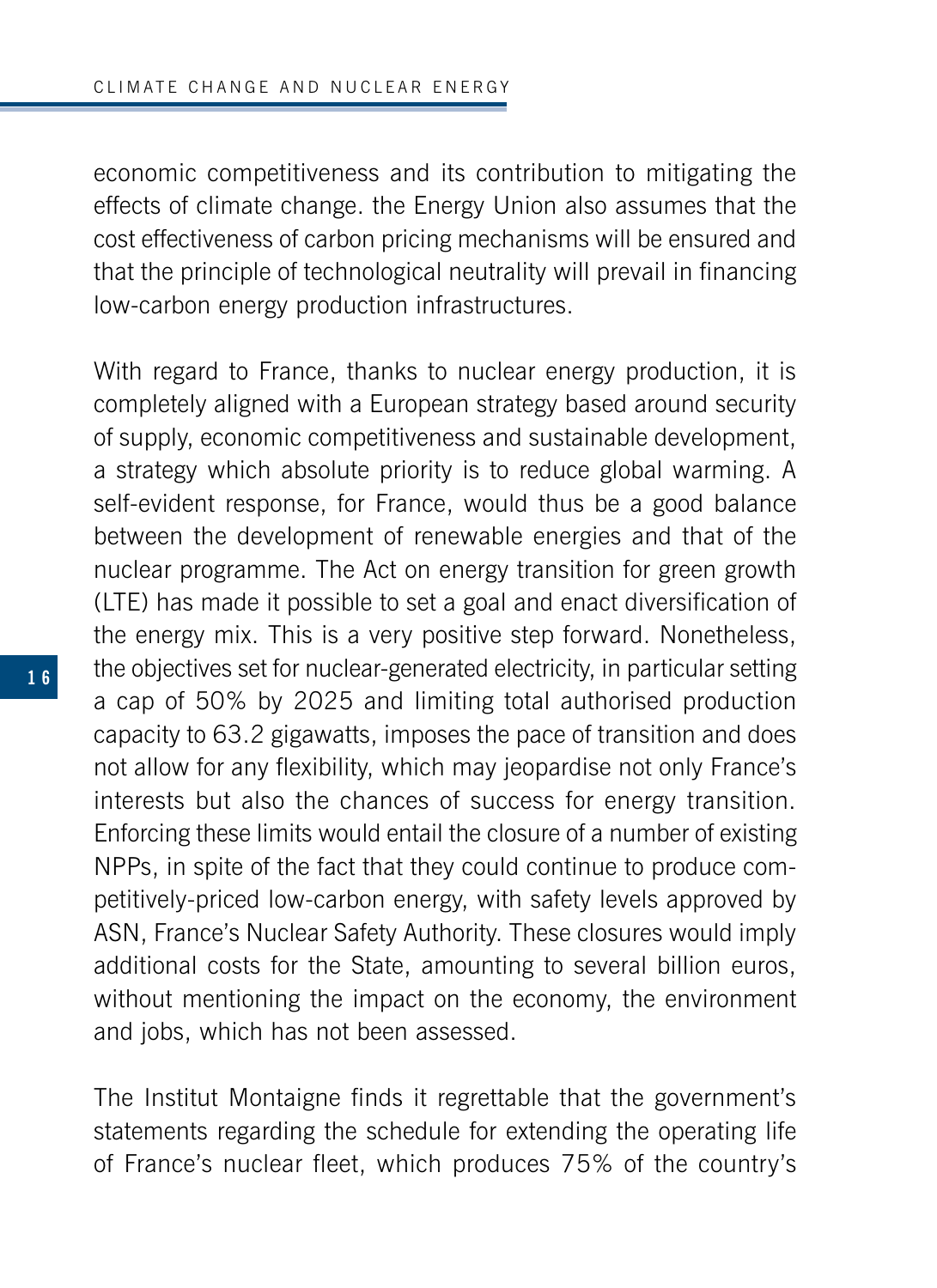electricity, are somewhat inconsistent, while it now seems unavoidable if we are to continue enjoying the benefits of Generation II plants. Following several months of research, and around forty interviews with experts and stakeholders, the task force has come up with the conclusion that extending the operating life of the current generation of reactors is not merely an option, but a necessity. Scheduling the renewal of part of the fleet by 2017, and then building new reactors, to be in service by 2030, and overcoming the technical and financial challenges faced by the industry, is another. In this context, and against a public discourse which is changeable and ambiguous, the French government must clarify its strategy, and improve visibility across its domestic market, as the British, for example, have done. Establishing a clearly-defined strategy is the only way to ensure the development of a French, European and global economy that is cleaner, more competitive and provides security of supply.

#### **A matter of urgency**

The most serious threat for Europe, France and their industries is indecision, and the lack of clear policy choices. Hesitation on the part of successive governments in France and the lack of a common energy policy in the European Union raises questions and is seen as a threat to the whole energy sector and, more particularly, to a consistent energy policy for France and Europe and, ultimately, for their entire economies.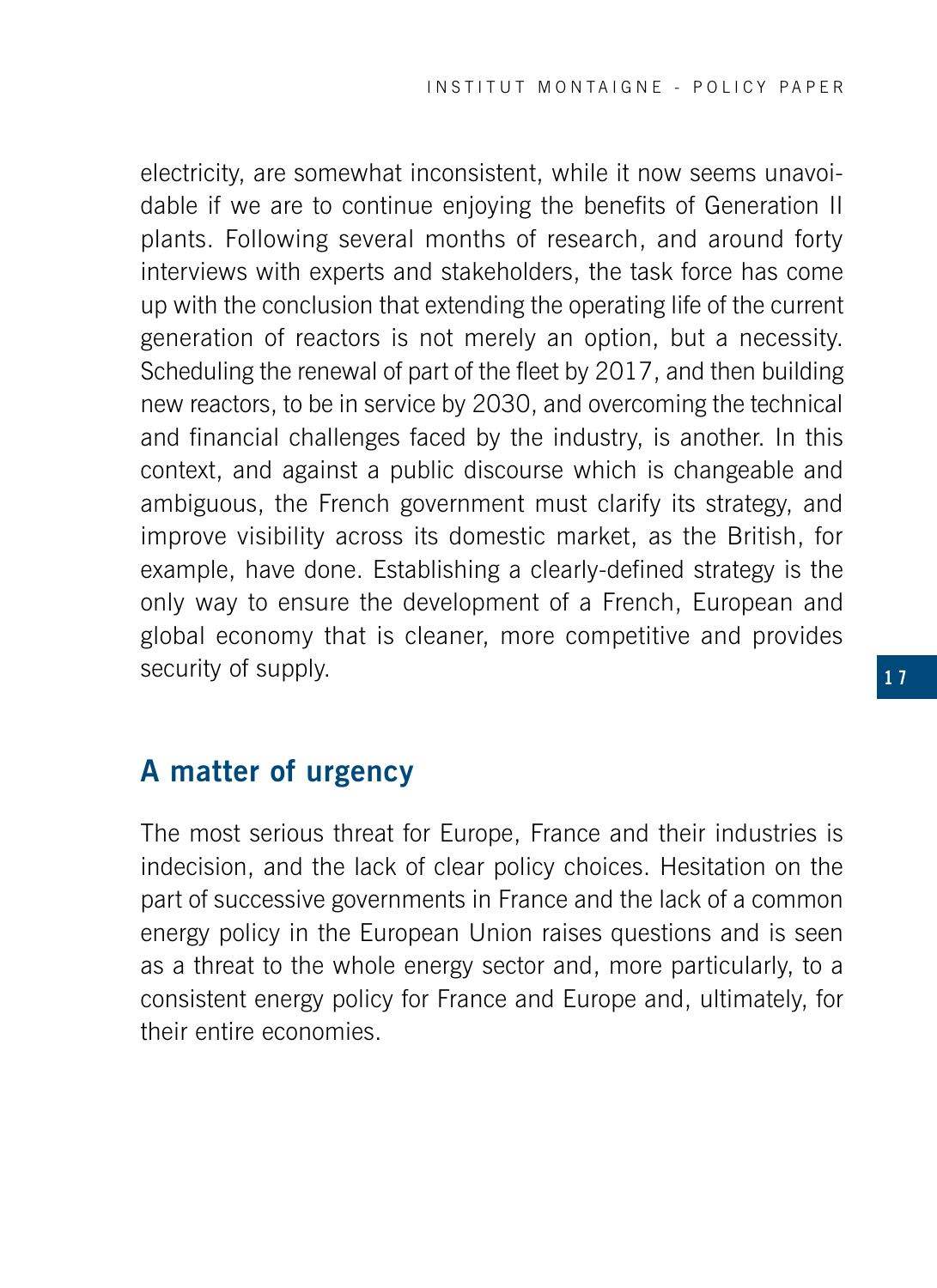**RECOMMENDATION 1:** Ensure that nuclear power is part of the equation in implementing the conclusions of COP21.

**RECOMMENDATION 2:** Promote the alignment of national regulatory frameworks relative to nuclear safety with best practices in all countries, gradually establishing, through agreements, a system of mutual recognition of national safety regulations relative to design, construction and operating.

Task ASN with defining the conditions and procedures and supervising implementation, and provide it with the resources to do this.

**RECOMMENDATION 3:** Ensure an open-minded communication, without taboo, from public authorities in order to bring more rationality into the debate on nuclear energy, by being objective about the pros and cons from the perspectives of sustainable growth, competitiveness, safety and real threats about health and environment in comparison with other energy sources.

**RECOMMENDATION 4:** Ask the European Commission to integrate nuclear energy as appropriate in proposals regarding an Energy Union. Failing this, encourage the development of initiatives restricted to Member States which wish to be involved.

**RECOMMENDATION 5:** Incorporate decarbonisation issues in EU economic mechanisms relative to energy, namely:

- withdraw all subsidies for carbon energies, be they from European funds or national aid mechanisms;
- promote technological neutrality in the choice between alternative low-carbon energy sources;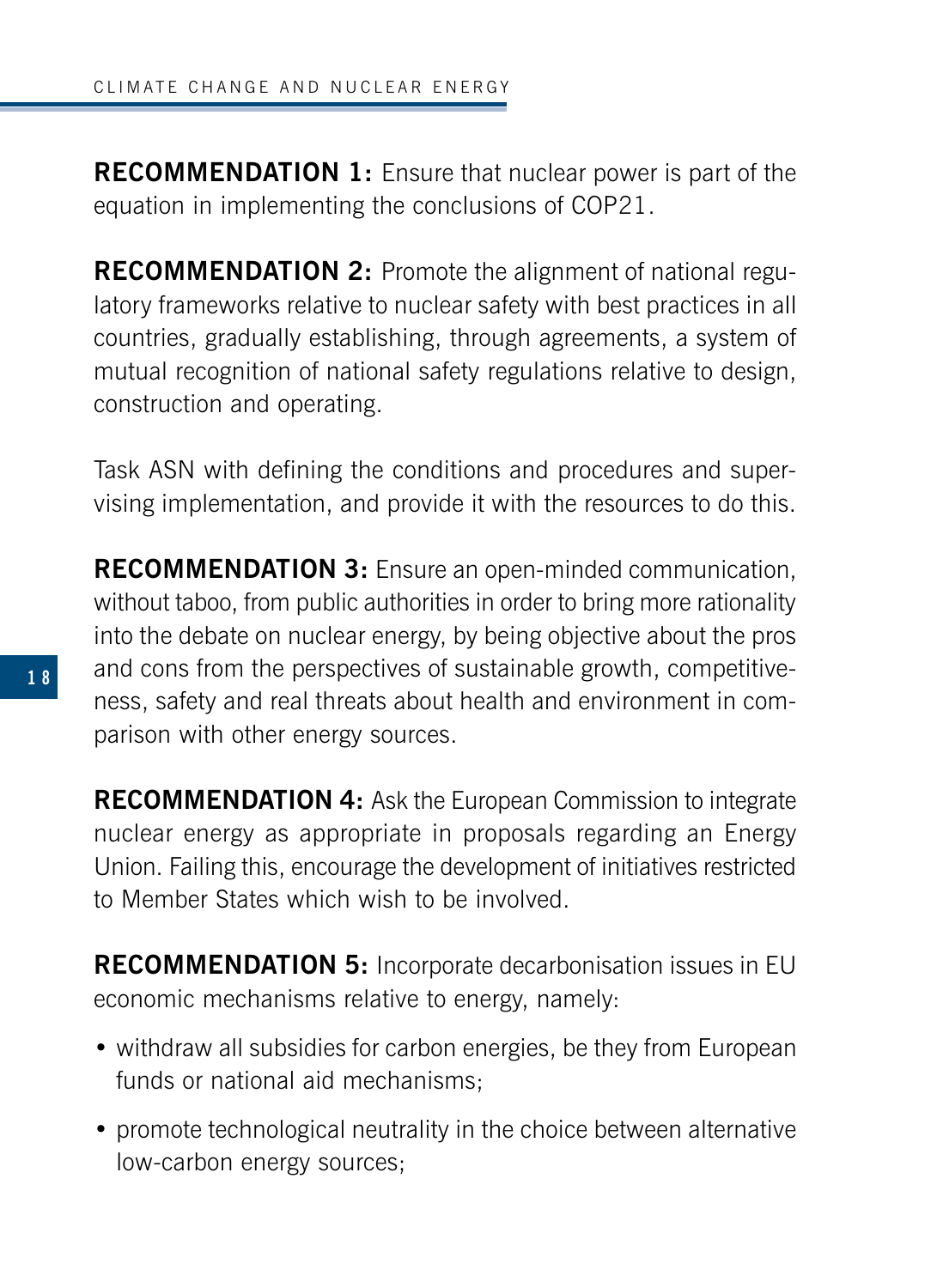- reform the European Union Emission Trading System (EU-ETS), enabling sufficiently high EU carbon pricing to emerge:
	- establish a carbon floor price for the entire European Union,
	- establish measures to prevent industrial products made in countries which are major emissions producers from distorting competition in Europe.

**RECOMMENDATION 6:** Establish the conditions required to finance nuclear projects in Europe, i.e. authorising long-term price guarantee mechanisms, both public (prices guaranteed by the public authorities, mainly meaning solutions such as the "Contract for Difference" mechanism) and developed by private operators (longterm contracts for electro-intensive industry customers, for example) and/or granting other forms of aid or State guarantees.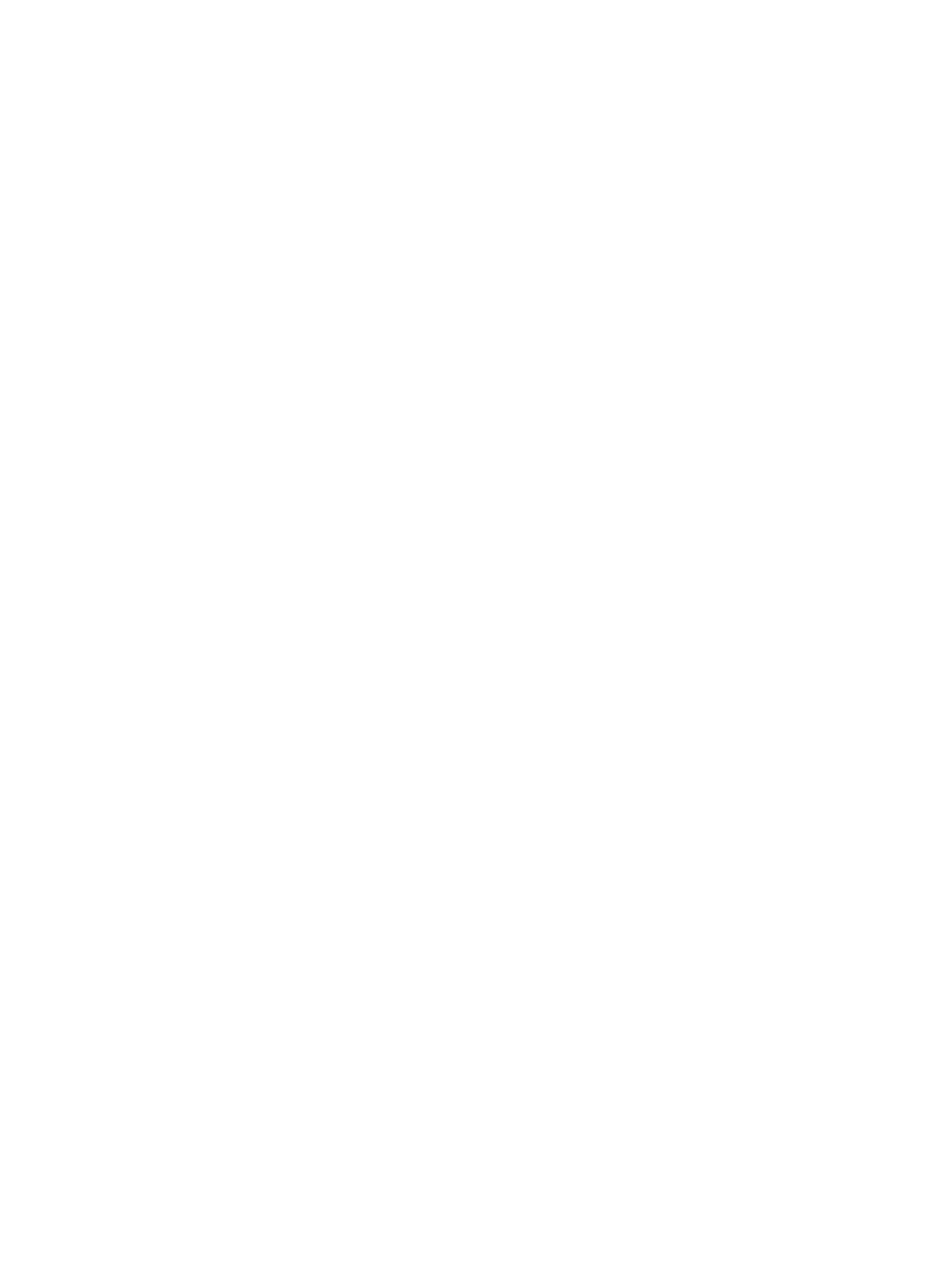The Institut Montaigne warmly thanks the following people for their contribution to this work. Neither they nor the organisations they stand for shall be accountable for the opinions that are presented in this paper.

#### **Task force**

- **Jean-Paul Tran Thiet,** avocat associé, White&Case, président du groupe de travail
- **Stéphane Albernhe,** partner, Archery Strategy Consulting
- **Pierre Aubouin,** directeur du département « Infrastructures et transport », Caisse des dépôts et consignations
- **David Chaudat,** associé, Mazars
- **Benjamin Fremaux,** managing director, Messier Maris & Associés
- **Patrice Geoffron,** professeur d'économie à l'Université Paris-Dauphine, directeur du LEDa-CGEMP
- **Jacques Gérault,** préfet
- **Claude Jaouen,** président, Consulting4Top
- **Gérard Kottmann,** président de l'Association des industriels français exportateurs du nucléaire (AIFEN) et président d'Honneur du PNB
- **Laetitia Puyfaucher,** présidente, Pelham Media
- **Laurent Stricker,** ancien chairmain de la Word Association of Nuclear Operators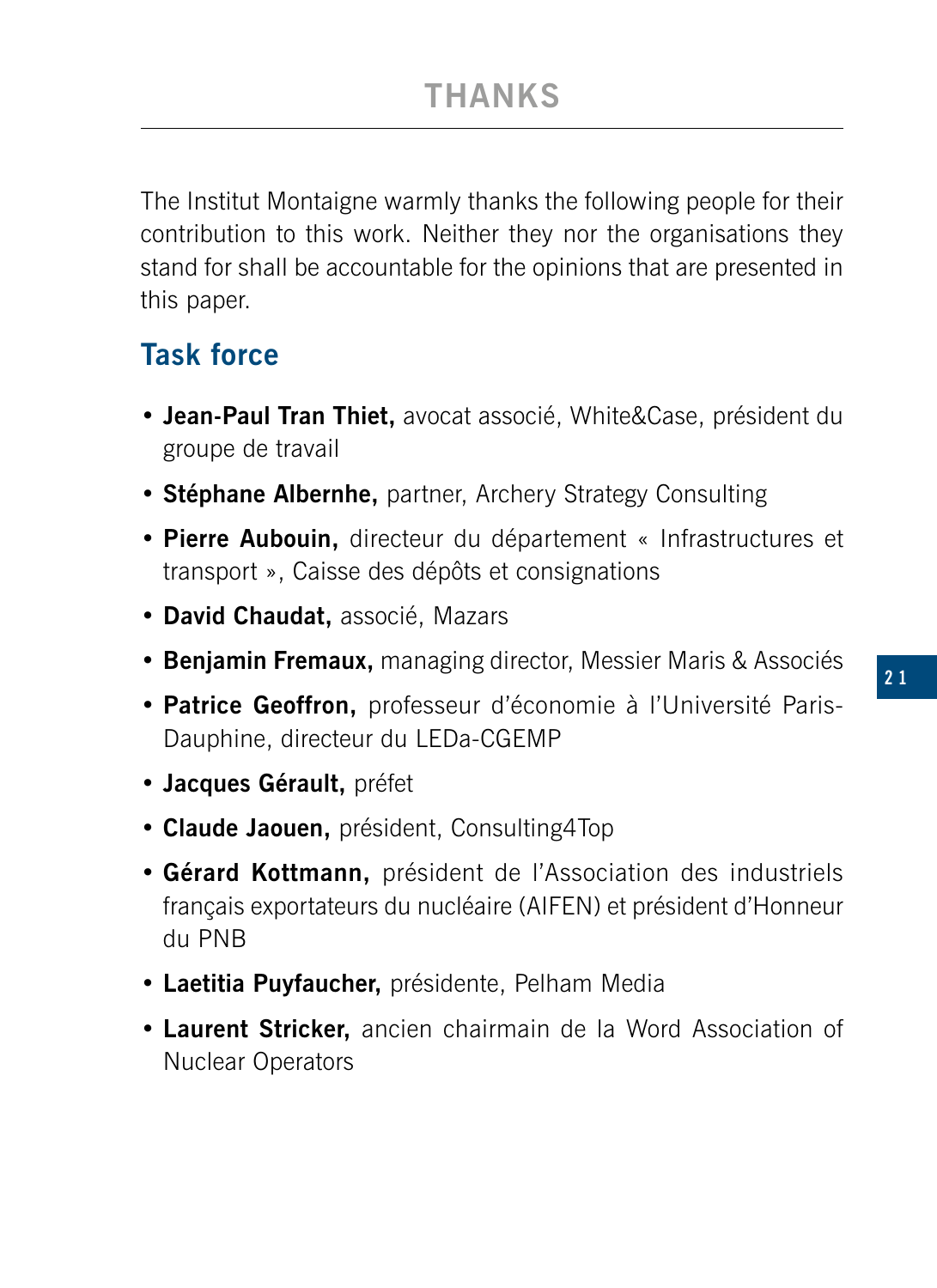#### **Rapporteurs**

- **Corinne Thérond Koos,** partner, Archery Strategy Consulting, rapporteure générale
- **Charles Castel,** associate project manager, Archery Strategy Consulting
- **Laurent Fouco,** consultant, Archery Strategy Consulting
- **Anne-Sophie Maignant,** ingénieur
- **Raphaële de la Martinière,** consultante, Archery Strategy **Consulting**

Ainsi que **Marc-Antoine Authier** pour l'Institut Montaigne

#### **Interviewees**

- **Pierre-Marie Abadie,** directeur général, ANDRA
- **Philippe Anglaret,** président, GIIN
- **Jan Bartak,** directeur du Développement Nucléaire, Engie
- **Philippe Bonnave,** président-directeur général, Bouygues **Construction**
- **Serge Bouffard,** Président, Nucleopolis
- **Jean-Paul Bouttes,** chef économiste, EDF
- **Yves Bréchet,** Haut-commissaire à l'énergie atomique, CEA
- **Stéphane Bresson,** directeur, Pôle de compétitivité Nucleopolis
- **François Brottes,** président, RTE
- **Jean-Marc Capdevila,** Conseiller nucléaire, Ambassade de France à Washington
- **Jean-Marie Chevalier,** Professeur émérite à l'Université Paris-Dauphine, Dauphine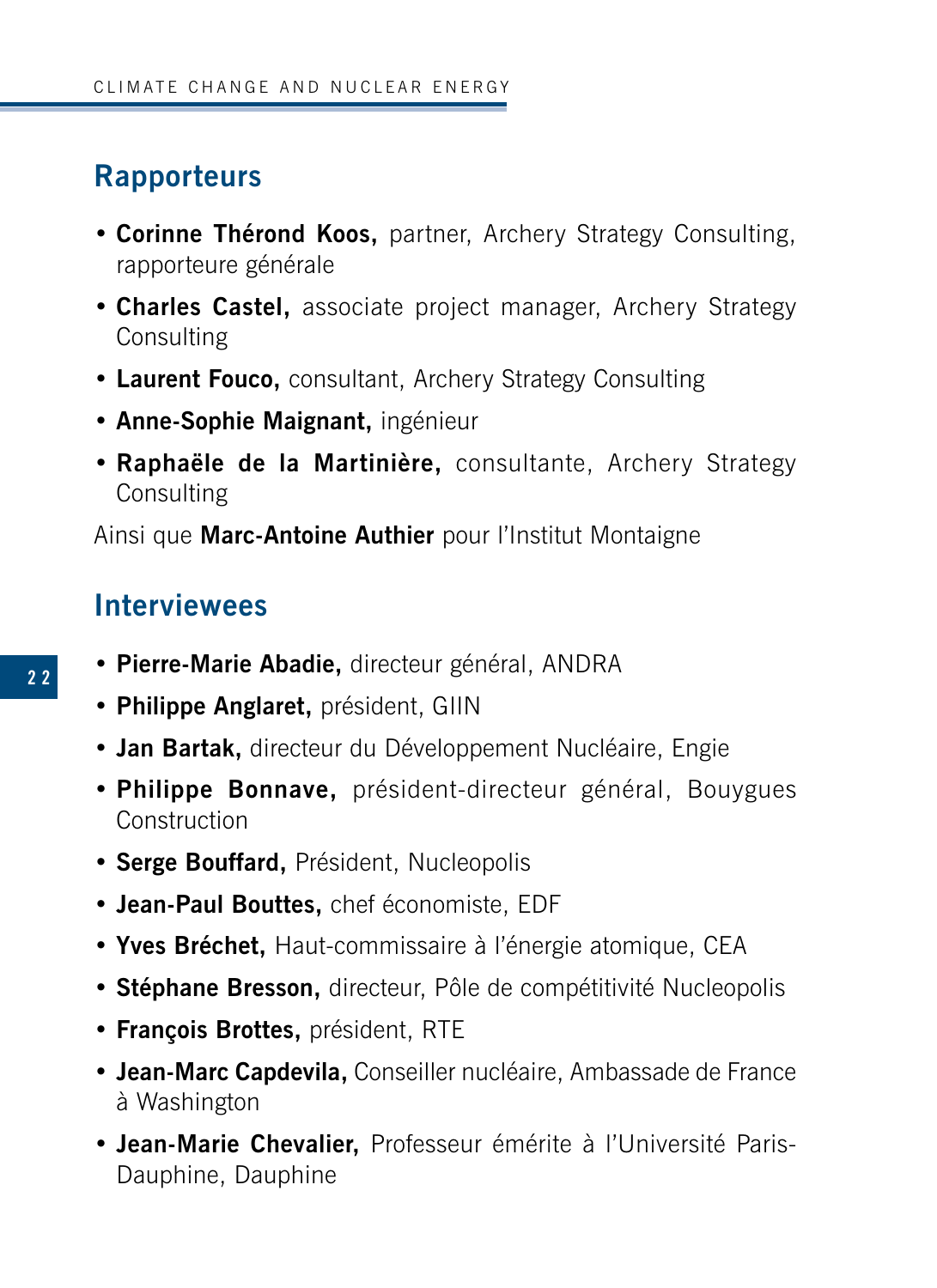- **Pierre-Franck Chevet,** président, ASN
- **Cyrille Cormier,** chargé de campagne énergie et climat, Greenpeace
- **Patrick Criqui,** directeur de recherche au CNRS, Université de Grenoble-Alpes, CNRS
- **Yannick d'Escatha,** expert nucléaire
- **Philippe de Ladoucette,** président, CRE
- **Philippe Delobelle,** directeur de la ligne de produit nucléaire et autres énergies, Ponticelli
- **Valérie Derouet,** coordinateur CSFN et directrice auprès du Directeur exécutif groupe production ingénierie d'EDF, CSFN
- **Guillaume Dureau,** directeur exécutif du business group aval, AREVA
- **André Einaudi,** président-directeur général, ORTEC
- **Sébastien Farin,** alors directeur adjoint de la communication et du dialogue avec la société, ANDRA
- **Bertrand Gauvain,** délégué général, PNB
- **Arnaud Gay,** directeur des opérations internationales des activités aval, AREVA
- **Philippe Knoche,** directeur général, AREVA
- **André-Claude Lacoste,** ancien président, ASN
- **Patrick Lacquement,** président-directeur général, Ponticelli
- **Anne Lauvergeon,** présidente d'ALP, présidente de Sigfox
- **Jean-Claude Lenoir,** président de la Commission des Affaires économiques, Sénat
- **François Lévêque,** Professeur d'économie, Mines ParisTech
- **Jean-Bernard Levy,** président-directeur général, EDF
- **Charles-Antoine Louët,** sous-directeur du service « industrie nucléaire », DGEC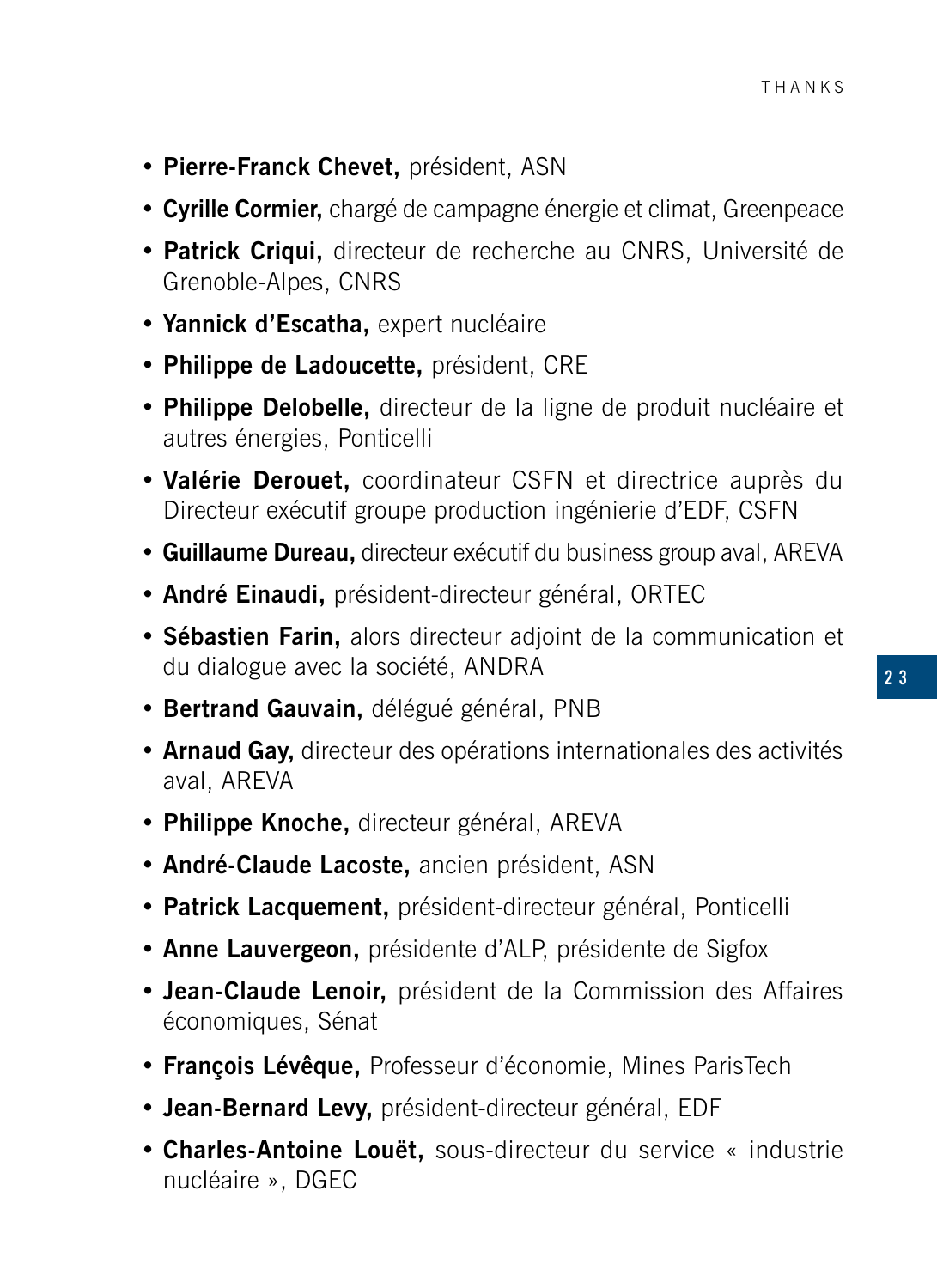- **Hervé Machenaud,** président, PFCE
- **Dominique Minière,** directeur production nucléaire et thermique, EDF
- **Dominique Mockly,** responsable de l'organisation commerciale et marketing et des enjeux de développement d'AREVA en Asie et au Royaume-Uni, AREVA
- **Jacques Repussard,** alors directeur général, IRSN
- **Yannick Rousselet,** chargé de campagne nucléaire, Greenpeace
- **Edouard Sauvage,** alors directeur de la stratégie, Engie
- **Gerhard Schick,** député et porte-parole des Verts pour les affaires financières, Bundestag
- **Mycle Schneider,** consultant indépendant, auteur principal et éditeur du World Nuclear Industry Status Report
- **Olivier Strebelle,** directeur général adjoint Stratégie et business development, Groupe Gorgé
- **Gerassimos Thomas,** directeur général adjoint, Commission européenne DG énergie
	- **Xavier Ursat,** directeur exécutif groupe ingénierie et projets nouveau nucléaire, EDF
	- **Philippe Varin,** président, AREVA
	- **Sylvain Vitet,** chef de mission coordination auprès du coordinateur du CSFN
	- **Daniel Verwaerde,** administrateur général, CEA
	- **Olivier Wantz,** directeur général adjoint, AREVA
	- **Alexis Zajdenweber,** directeur de participations énergie, APE

**The opinions expressed in this paper do not commit neither the people named above nor the organisations they stand for**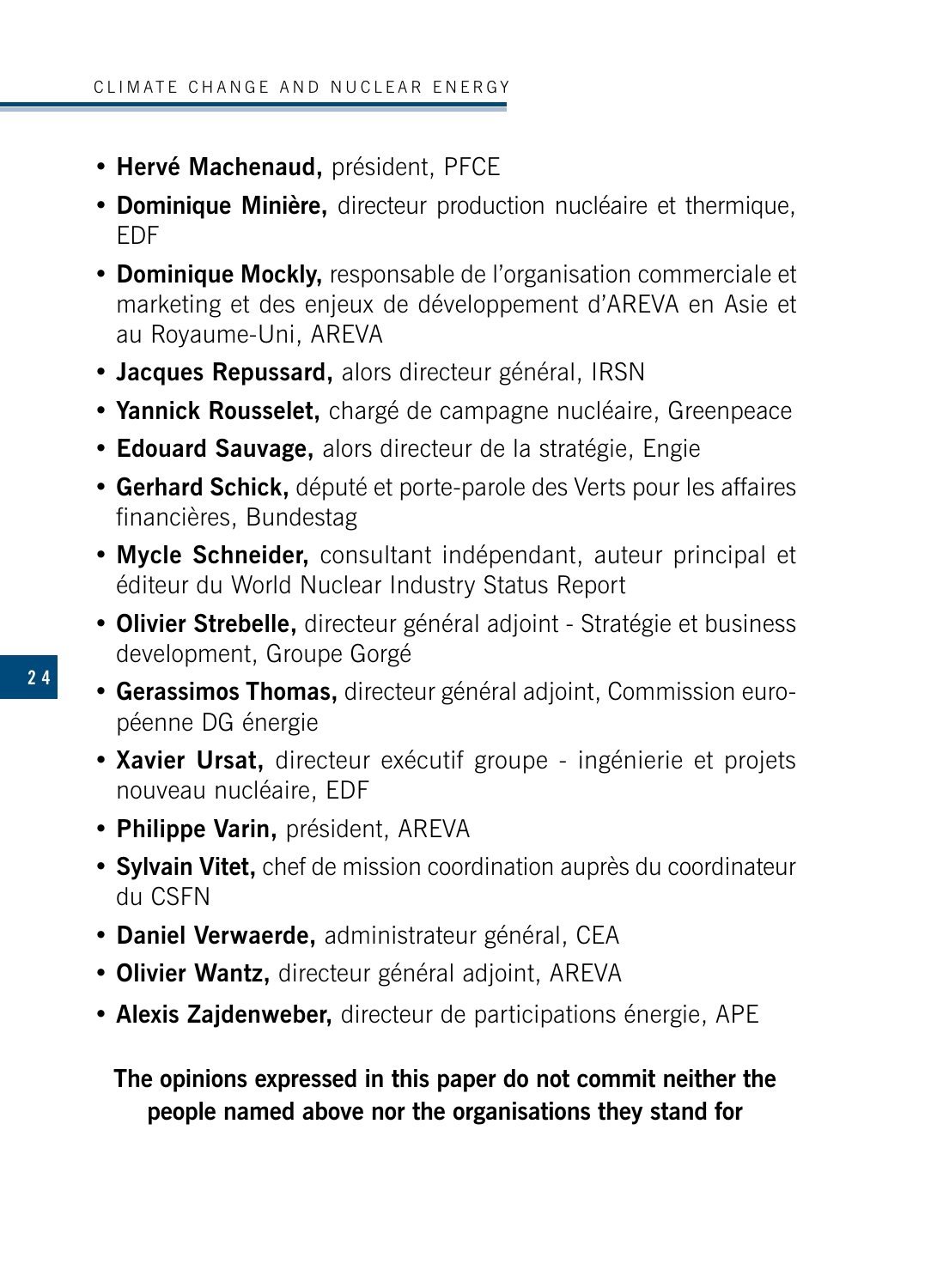## **PREVIOUS PUBLICATIONS ON ENERGY FROM THE INSTITUT MONTAIGNE**

- Climat et entreprises : de la mobilisation à l'action / Sept propositions pour préparer l'après-COP21 (novembre 2015)
- Gaz de schiste : comment avancer (juillet 2014)
- Habitat : pour une transition énergétique ambitieuse (septembre 2013)
- Pour des réseaux électriques intelligents (février 2012)

Find out all our publications on: **www.institutmontaigne.org**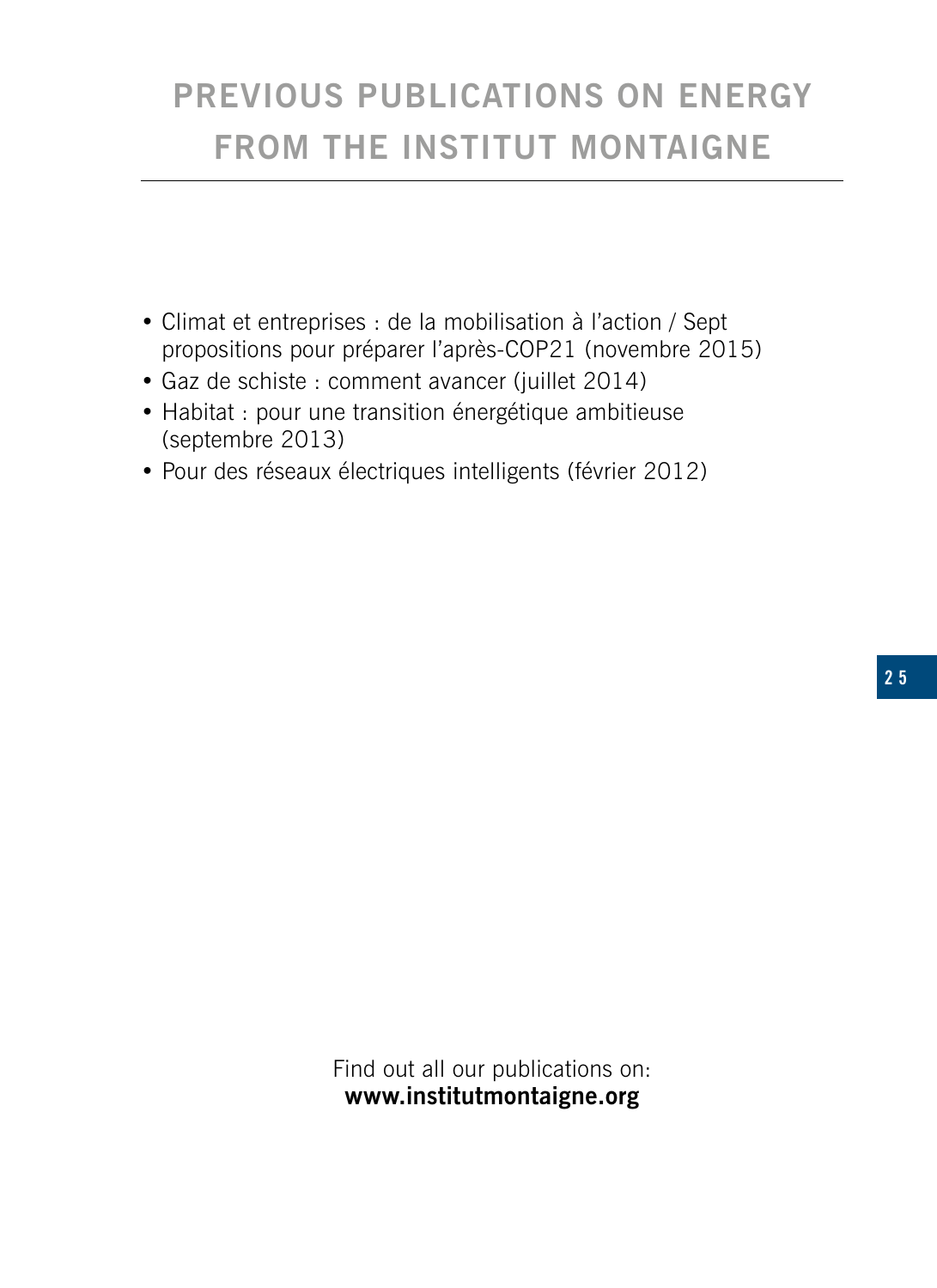#### **INSTITUT MONTAIGNE**



AIR FRANCE-KLM AIRBUS GROUP ALLEN & OVERY<br>ALLIANZ<br>ALLIANZ<br>ACHIMEGY CONSULTING<br>ARCHIMED<br>ARCHIMED ARDIAN ASSOCIATION PASSERELLE<br>ASSOCIATION PASSERELLE<br>AT KEARNEY<br>AUGUST & DEBOUZY AVOCATS<br>BANK OF AMERICA MERRICA MERRICA MERRICA<br>BANK OF AMERICA MERRICA MERRICA MERRICA BNI FRANCE BOLLORÉ<br>BOUYGUES<br>BPCF CAISSE DES DEPOTS<br>CARBONNIER LAMAZE RASLE & ASSOCIÉS<br>CARBONNIER LAMAZE RASLE & ASSOCIÉS<br>CASINO CASINO CASINO CASINO CASINO CRÉDIT<br>CISCO SYSTEMS FRANCE<br>CRÉDIT AGRICOLE<br>CRÉDIT AGRICOLE<br>DAVIS POLK & WARDWELL<br>DAVIS POLK & WARD DE PARDIEU BROCAS MAFFEI DEVELOPMENT INSTITUTE INTERNATIONAL ELSAN ENGIE EQUANCY EURAZEO EUROSTAR<br>FONCIÈRE INEA<br>GAILLARD PARTNERS<br>GRAS SAVOYE<br>CROUPAMA GROUPE EDMOND DE ROTHSCHILD<br>GROUPE M6<br>GROUPE M6<br>GROUPE ORANGE<br>HENNER<br>HSBC FRANCE IBM FRANCE<br>ING BANK FRANCE<br>INTERNATIONAL SOS IONIS EDUCATION GROUP<br>ISRP<br>IAI MA JALMA JEANTET ET ASSOCIÉS KPMG KURT SALMON LA BANQUE POSTALE LAZARD FRERES LINEDATA SERVICES

THEY SUPPORT THE INSTITUT MONTAIGNE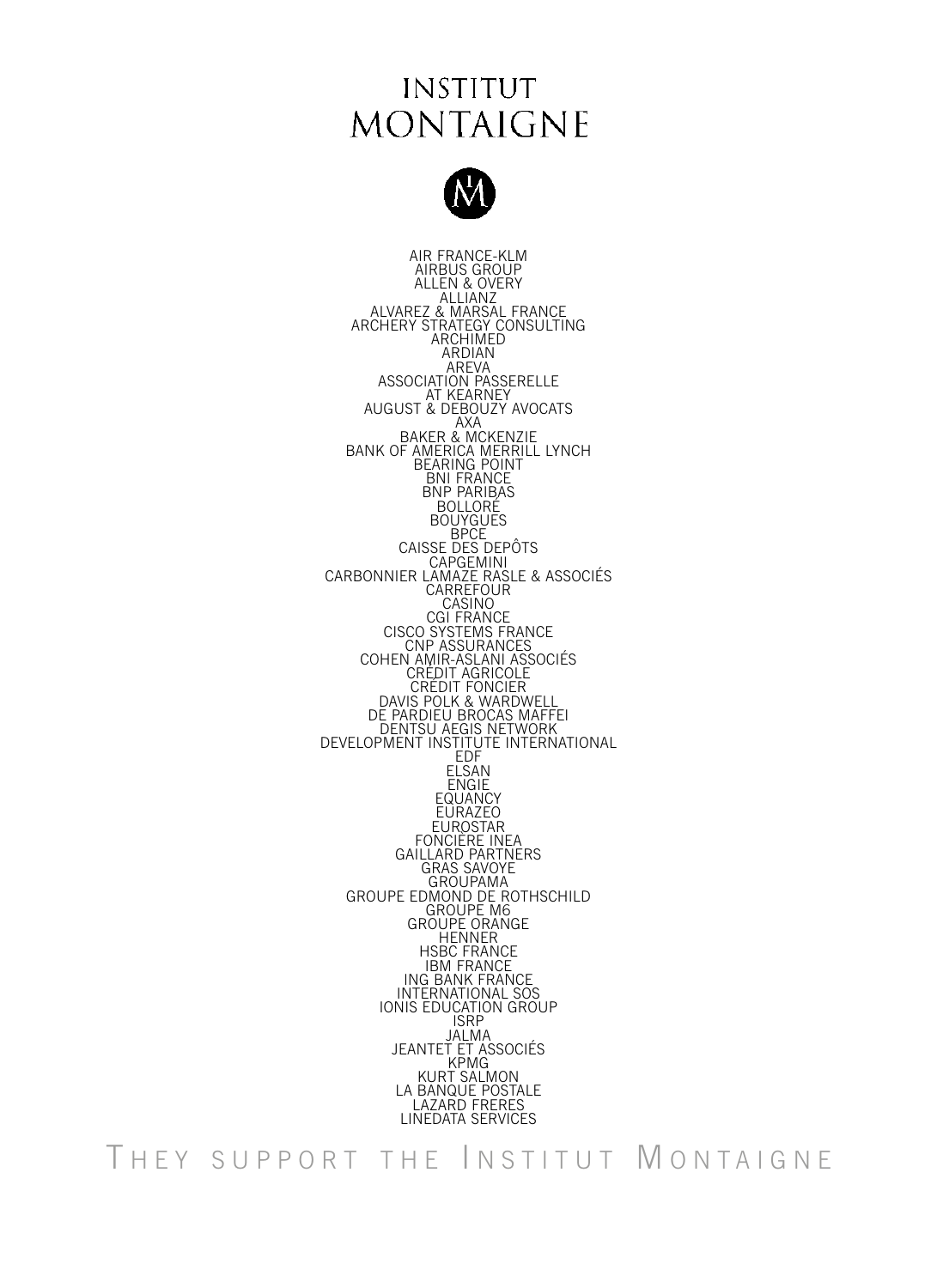### **INSTITUT MONTAIGNE**



LIR LIVANOVA LVMH MACSF MALAKOFF MEDERIC MAZARS MCKINSEY & COMPANY FRANCE MEDIA PARTICIPATIONS MERCER MICHELIN MICROSOFT OBEA ONDRA PARTNERS PAI PARTNERS PIERRE & VACANCES PLASTIC OMNIUM PWC RADIALL RAISE RAMSAY GÉNÉRALE DE SANTÉ RANDSTAD RATP REDEX REXEL RICOL, LASTEYRIE CORPORATE FINANCE ROCHE ROLAND BERGER STRATEGY CONSULTANTS ROTHSCHILD & CIE SANOFI SANTECLAIR SCHNEIDER ELECTRIC SA **SERVIER** SIA PARTNERS SIACI **SNCF** SNCF Réseau (anciennement Réseau Ferré de France) **SODEXO** SOLVAY STALLERGENES SUEZ ENVIRONNEMENT TECNET PARTICIPATIONS SARL THE BOSTON CONSULTING GROUP TILDER TOTAL TUDEL ASSOCIÉS VEOLIA VINCI VIVENDI VOYAGEURS DU MONDE WENDEL WORDAPPEAL

THEY SUPPORT THE INSTITUT MONTAIGNE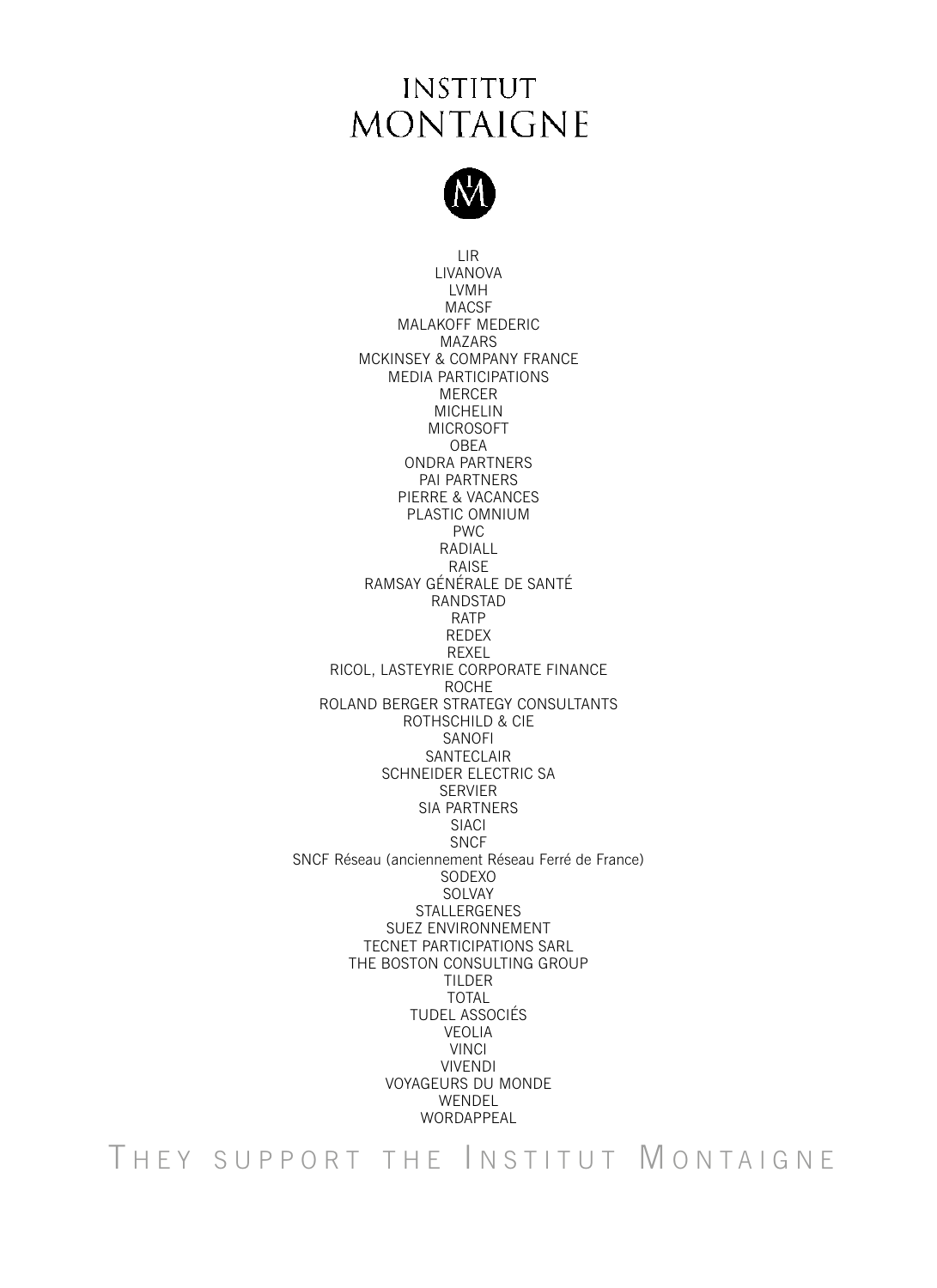**Imprimé en France Dépôt légal : Juin 2016 ISSN : 1771-6756 Achevé d'imprimer en Juin 2016**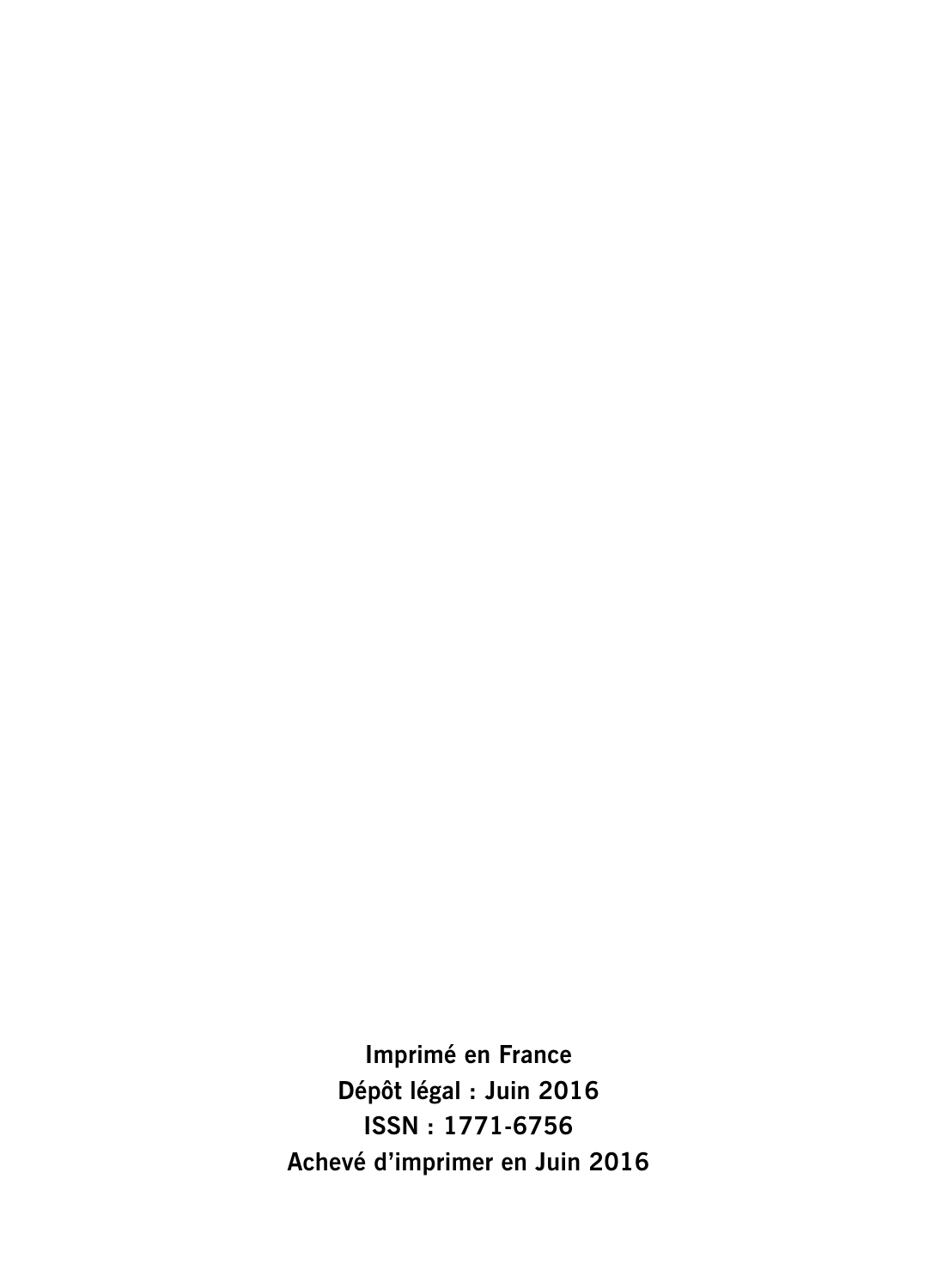### **INSTITUT MONTAIGNE**



#### **EXECUTIVE COMMITTEE**

#### **PRESIDENT**

**Henri de Castries** Chairman & Chief Executive Officer, AXA

**David Azéma** Chairman Global Infrastructure Group, Bank of America Merrill Lynch **Emmanuelle Barbara** Managing Partner, August & Debouzy **Nicolas Baverez** Partner Lawyer, Gibson Dunn & Crutcher **Marguerite Bérard-Andrieu** Deputy Chief Executive Officer - Strategy, Legal Affairs & Compliance, groupe BPCE **Jean-Pierre Clamadieu** Chairman of the Executive Committee and CEO, Solvay **Olivier Duhamel** Professor Emeritus, Sciences Po **Mireille Faugère** Chief Councillor, Cour des comptes **Christian Forestier** Former Deputy Head, CNAM **Marwan Lahoud** Chief Strategy and Marketing Officer, Airbus Group **Natalie Rastoin** Chief Executive, Ogilvy France **René Ricol** Founding Partner, Ricol Lasteyrie Corporate Finance **Jean-Dominique Senard** Chief Executive Officer & Managing General Partner, Michelin **Arnaud Vaissié** Co-founder, Chairman and CEO, International SOS **Philippe Wahl** Chairman & Chief Executive Officer, Groupe La Poste **Lionel Zinsou** Member of the Supervisory Board, PAI Partners

#### **HONORARY PRESIDENT**

**Claude Bébéar** Founder & Honorary Chairman, AXA **Bernard de La Rochefoucauld** Chairman, Les Parcs et Jardins de France

**ADVISOR BOARD**

#### **PRESIDENT**

**Ezra Suleiman** Professor, Princeton University **Benoît d'Angelin** Chairman, Ondra Partners **Frank Bournois** Dean, ESCP Europe **Pierre Cahuc** Professor, École Polytechnique **Loraine Donnedieu de Vabres** Partner, Jeantet et Associés **Pierre Godé** Former Vice-President, Groupe LVMH **Michel Godet** Professor, CNAM **Françoise Holder** Board Member, Groupe Holder **Philippe Josse** Member of the Council of State **Marianne Laigneau** Senior Executive Vice President Group Human Resources, Groupe EDF **Sophie Pedder** Paris Bureau Chief, The Economist **Hélène Rey** Professor, London Business School **Laurent Bigorgne** Director, Institut Montaigne